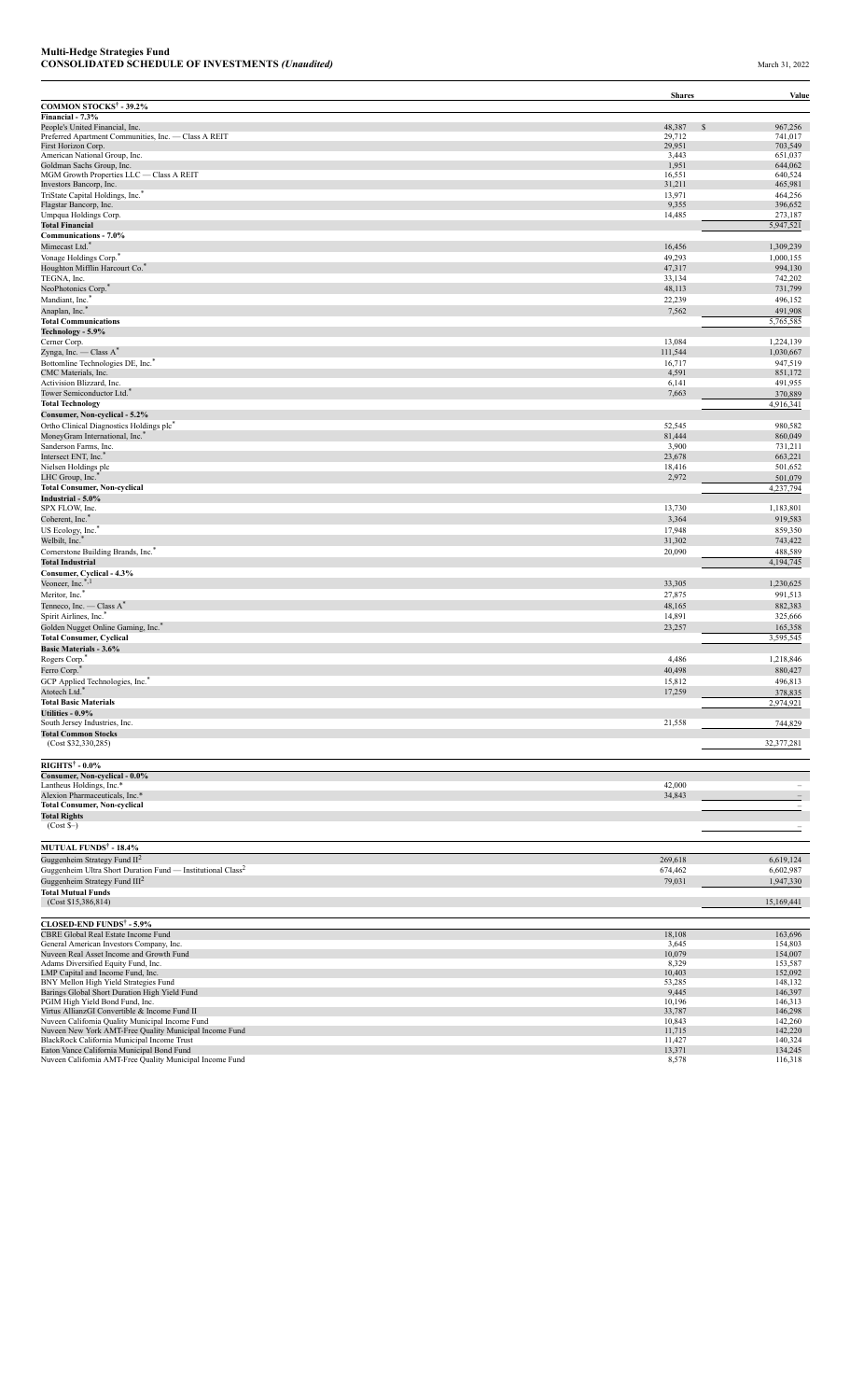|                                                                                                                     | <b>Shares</b>   | Value            |
|---------------------------------------------------------------------------------------------------------------------|-----------------|------------------|
| CLOSED-END FUNDS <sup>†</sup> - 5.9% (continued)                                                                    |                 |                  |
| Gabelli Healthcare & WellnessRx Trust                                                                               | 8,876           | 113,790          |
| Nuveen New Jersey Quality Municipal Income Fund                                                                     | 8,446           | 113,007          |
| Pioneer Municipal High Income Fund Trust                                                                            | 9,832           | 103,236          |
| First Trust Dynamic Europe Equity Income Fund                                                                       | 7,539<br>6,556  | 95,218           |
| Apollo Tactical Income Fund, Inc.                                                                                   |                 | 94,144           |
| Invesco Dynamic Credit Opportunities Fund®<br>Invesco Trust for Investment Grade New York Municipals                | 7,373<br>7,470  | 90,314<br>86,577 |
| Morgan Stanley Emerging Markets Domestic Debt Fund, Inc.                                                            | 16,520          | 82,435           |
| Western Asset Emerging Markets Debt Fund, Inc.                                                                      | 7,577           | 81,301           |
| Nuveen New York Quality Municipal Income Fund                                                                       | 6,361           | 79,958           |
| Eaton Vance New York Municipal Bond Fund                                                                            | 7,618           | 79,837           |
| BNY Mellon Municipal Income, Inc.                                                                                   | 10,040          | 76,204           |
| Invesco California Value Municipal Income Trust                                                                     | 5,949           | 65,915           |
| Aberdeen Global Dynamic Dividend Fund                                                                               | 5,702           | 63,862           |
| Miller/Howard High Dividend Fund<br>Saba Capital Income & Opportunities Fund                                        | 5,666<br>13,294 | 63,233<br>60,089 |
| Bancroft Fund Ltd.                                                                                                  | 2,565           | 58,431           |
| Nuveen Credit Strategies Income Fund                                                                                | 9,240           | 57,103           |
| Aberdeen Total Dynamic Dividend Fund                                                                                | 5,866           | 56,372           |
| Delaware Investments National Municipal Income Fund                                                                 | 4,420           | 55,913           |
| Insight Select Income Fund                                                                                          | 3,057           | 54,629           |
| BlackRock MuniYield Michigan Quality Fund, Inc.                                                                     | 3,937           | 50,433           |
| Invesco Pennsylvania Value Municipal Income Trust                                                                   | 4,187           | 48,904           |
| Neuberger Berman California Municipal Fund, Inc.                                                                    | 3,399           | 41,502           |
| Tortoise Power and Energy Infrastructure Fund, Inc.<br>AllianceBernstein National Municipal Income Fund, Inc.       | 2,856<br>3,139  | 40,669<br>39,520 |
| Nuveen Pennsylvania Quality Municipal Income Fund                                                                   | 2,739           | 36,977           |
| New Germany Fund, Inc.                                                                                              | 2,987           | 34,141           |
| Eaton Vance California Municipal Income Trust                                                                       | 2,899           | 33,281           |
| Aberdeen Japan Equity Fund, Inc.                                                                                    | 4.407           | 30,673           |
| BlackRock MuniHoldings Investment Quality Fund                                                                      | 2,486           | 30,478           |
| MFS Municipal Income Trust                                                                                          | 4,353           | 26,640           |
| MFS High Yield Municipal Trust                                                                                      | 6,848<br>1,949  | 26,502           |
| Western Asset Municipal Partners Fund, Inc.<br>DWS Strategic Municipal Income Trust                                 | 2,508           | 26,253<br>25,933 |
| BlackRock MuniYield Pennsylvania Quality Fund                                                                       | 1,983           | 25,878           |
| Gabelli Global Small and Mid Capital Value Trust                                                                    | 1,645           | 22,997           |
| Neuberger Berman New York Municipal Fund, Inc. <sup>1</sup>                                                         | 1,821           | 21,124           |
| Herzfeld Caribbean Basin Fund, Inc.                                                                                 | 3,928           | 20,858           |
| European Equity Fund, Inc.                                                                                          | 2,272           | 20,834           |
| Source Capital, Inc.                                                                                                | 404             | 16,968           |
| Royce Global Value Trust, Inc.                                                                                      | 1,345           | 15,279           |
| Morgan Stanley Emerging Markets Debt Fund, Inc.                                                                     | 1,881<br>970    | 14,634<br>10,709 |
| BlackRock Resources & Commodities Strategy Trust<br>Voya Infrastructure Industrials and Materials Fund <sup>1</sup> | 910             | 10,583           |
| First Trust Intermediate Duration Preferred & Income Fund                                                           | 472             | 10,379           |
| Tekla Healthcare Opportunities Fund                                                                                 | 466             | 10,373           |
| Cohen & Steers Limited Duration Preferred and Income Fund, Inc.                                                     | 448             | 10,268           |
| Cohen & Steers Select Preferred and Income Fund, Inc.                                                               | 443             | 10,224           |
| Putnam Master Intermediate Income Trust                                                                             | 2,824           | 10,110           |
| John Hancock Income Securities Trust                                                                                | 740             | 10,101           |
| Nuveen Preferred & Income Opportunities Fund                                                                        | 1,176           | 10,090           |
| Putnam Premier Income Trust<br>Allspring Global Dividend Oppo                                                       | 2,526<br>1,901  | 10,079<br>10,076 |
| Nuveen Senior Income Fund                                                                                           | 1,764           | 10,002           |
| Allspring Income Opportunities                                                                                      | 1,265           | 9,993            |
| Nuveen Global High Income Fund                                                                                      | 701             | 9,982            |
| BlackRock Limited Duration Income Trust                                                                             | 696             | 9,981            |
| <b>MFS Charter Income Trust</b>                                                                                     | 1,359           | 9,975            |
| Nuveen Preferred & Income Securities Fund                                                                           | 1,187           | 9.971            |
| MFS Multimarket Income Trust                                                                                        | 1,876           | 9,962            |
| BlackRock MuniHoldings New York Quality Fund, Inc.<br>Credit Suisse Asset Management Income Fund, Inc.              | 777<br>3,264    | 9,961<br>9,955   |
| <b>Invesco Bond Fund</b>                                                                                            | 568             | 9,951            |
| Western Asset Investment Grade Income Fund, Inc.                                                                    | 729             | 9,936            |
| Credit Suisse High Yield Bond Fund                                                                                  | 4,550           | 9,919            |
| BlackRock Debt Strategies Fund, Inc.                                                                                | 949             | 9.889            |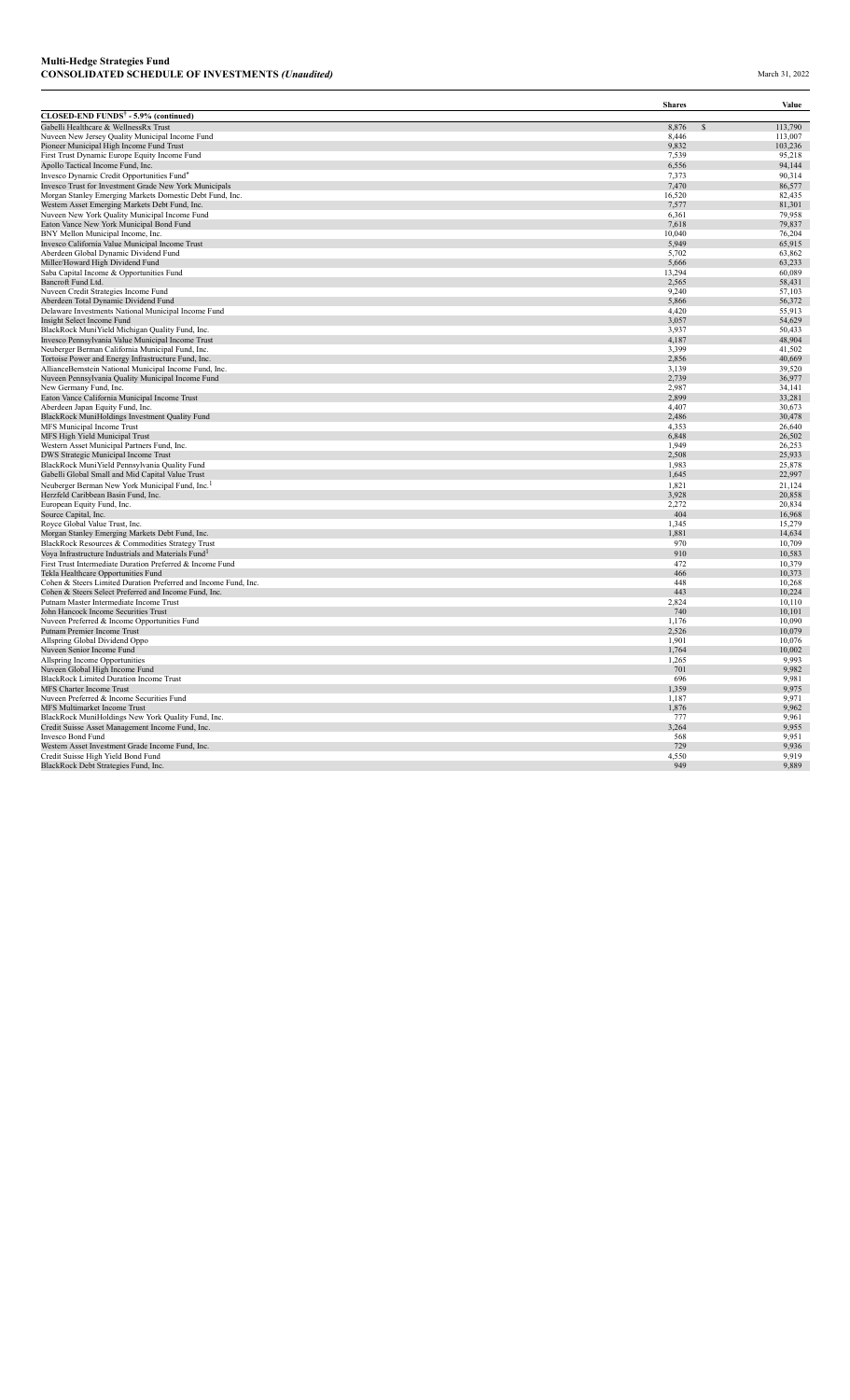|                                                                                |               | <b>Shares</b>        | Value          |
|--------------------------------------------------------------------------------|---------------|----------------------|----------------|
| CLOSED-END FUNDS <sup>†</sup> - 5.9% (continued)                               |               |                      |                |
| First Trust High Income Long/Short Fund                                        |               | 728<br>$\mathcal{S}$ | 9,799          |
| Pioneer High Income Fund, Inc.                                                 |               | 1,206                | 9,793          |
| Western Asset Inflation-Linked Opportunities & Income Fund                     |               | 815                  | 9,788          |
| Nuveen New York Municipal Value Fund                                           |               | 1,085<br>792         | 9,787<br>9,781 |
| Invesco High Income Trust II<br>Western Asset Municipal High Income Fund, Inc. |               | 1,387                | 9,764          |
| MFS Government Markets Income Trust                                            |               | 2,578                | 9,745          |
| Nuveen Select Maturities Municipal Fund                                        |               | 1,017                | 9,743          |
| BNY Mellon Strategic Municipal Bond Fund, Inc.                                 |               | 1,377                | 9,735          |
| Western Asset Global High Income Fund, Inc.                                    |               | 1.148                | 9.723          |
| Pioneer Diversified High Income Fund, Inc.                                     |               | 754                  | 9,704          |
| <b>BlackRock Core Bond Trust</b>                                               |               | 745                  | 9,685          |
| Western Asset Inflation - Linked Securities & Income Fund                      |               | 827                  | 9,676          |
| Nuveen California Municipal Value Fund, Inc.                                   |               | 1,055                | 9,664          |
| BlackRock MuniHoldings Fund, Inc.                                              |               | 678                  | 9,648          |
| BlackRock MuniYield Quality Fund II, Inc.                                      |               | 794                  | 9,647          |
| Putnam Managed Municipal Income Trust                                          |               | 1,364                | 9,644          |
| Invesco Quality Municipal Income Trust                                         |               | 850                  | 9,631          |
| Nuveen Massachusetts Quality Municipal Income Fund                             |               | 757                  | 9,629          |
| Western Asset Premier Bond Fund                                                |               | 799                  | 9,588          |
| Nuveen Enhanced Municipal Value Fund                                           |               | 732                  | 9,531          |
| BNY Mellon Strategic Municipals, Inc.                                          |               | 1,323                | 9,512          |
| Federated Hermes Premier Municipal Income Fund                                 |               | 748                  | 9,507          |
| BlackRock MuniYield Quality Fund, Inc.                                         |               | 689                  | 9,501          |
| Western Asset Intermediate Muni Fund, Inc.                                     |               | 1,106                | 9,500          |
| PIMCO New York Municipal Income Fund                                           |               | 943                  | 9,496          |
| <b>BlackRock New York Municipal Income Trust</b>                               |               | 778                  | 9,476          |
| Eaton Vance Municipal Bond Fund                                                |               | 819                  | 9,418          |
| Nuveen Georgia Quality Municipal Income Fund                                   |               | 806                  | 9,382          |
| Pioneer Municipal High Income Advantage Fund, Inc.                             |               | 953                  | 9,368          |
| PIMCO New York Municipal Income Fund II                                        |               | 986                  | 9,367          |
| Nuveen AMT-Free Quality Municipal Income Fund                                  |               | 711                  | 9,342          |
| Nuveen Quality Municipal Income Fund                                           |               | 696                  | 9,299          |
| New Ireland Fund, Inc.                                                         |               | 968                  | 8,954          |
| First Trust Aberdeen Emerging Opportunity Fund                                 |               | 846                  | 8,705          |
| <b>Total Closed-End Funds</b>                                                  |               |                      |                |
| (Cost \$5,059,159)                                                             |               |                      | 4,899,739      |
|                                                                                |               |                      |                |
|                                                                                |               | Face<br>Amount       |                |
| <b>U.S. TREASURY BILLS<sup>††</sup> - 10.3%</b>                                |               |                      |                |
| U.S. Treasury Bills                                                            |               |                      |                |
| 0.16% due $04/05/22^{3,4}$                                                     | $\mathcal{S}$ | 4,800,000            | 4,799,931      |
| 0.12% due $05/05/224$                                                          |               |                      |                |
|                                                                                |               | 3,751,000            | 3,750,477      |
| <b>Total U.S. Treasury Bills</b>                                               |               |                      |                |
| (Cost \$8,550,484)                                                             |               |                      | 8,550,408      |
| REPURCHASE AGREEMENTS <sup>††,5</sup> - 21.7%                                  |               |                      |                |
| J.P. Morgan Securities LLC                                                     |               |                      |                |
| issued 03/31/22 at 0.28%                                                       |               |                      |                |
| due $04/01/22^6$                                                               |               | 12,100,254           | 12,100,254     |
| BofA Securities, Inc.                                                          |               |                      |                |
|                                                                                |               |                      |                |
| issued 03/31/22 at 0.25%                                                       |               |                      |                |
| due $04/01/22^6$                                                               |               | 4,660,478            | 4,660,478      |
| Barclays Capital, Inc.                                                         |               |                      |                |
| issued 03/31/22 at 0.24%                                                       |               |                      |                |
| due $04/01/22^6$                                                               |               | 1,211,724            | 1,211,724      |
| <b>Total Repurchase Agreements</b>                                             |               |                      |                |
| (Cost \$17,972,456)                                                            |               |                      | 17,972,456     |

|                                                                          | <b>Shares</b> |            |
|--------------------------------------------------------------------------|---------------|------------|
| SECURITIES LENDING COLLATERAL <sup>†,7</sup> - 0.4%                      |               |            |
| <b>Money Market Fund</b>                                                 |               |            |
| First American Government Obligations Fund — Class Z, 0.15% <sup>8</sup> | 316,279       | 316,279    |
| <b>Total Securities Lending Collateral</b>                               |               |            |
| (Cost \$316,279)                                                         |               | 316,279    |
| <b>Total Investments - 95.9%</b>                                         |               |            |
| (Cost \$79,615,477)                                                      |               | 79,285,604 |
| <b>COMMON STOCKS SOLD SHORT<sup>†</sup> - (7.3)%</b>                     |               |            |
| Industrial $-(0.2)\%$                                                    |               |            |
| $II-VI$ , Inc. $*$                                                       | 3,061         | (221, 892) |
| Consumer, Cyclical - (0.6)%                                              |               |            |
| DraftKings, Inc. - Class A*                                              | 8,489         | (165, 281) |
| Frontier Group Holdings, Inc.                                            | 28,481        | (322, 690) |
| <b>Total Consumer, Cyclical</b>                                          |               | (487, 971) |
| Consumer, Non-cyclical - (0.8)%                                          |               |            |
| Quidel Corp.*                                                            | 5,543         | (623, 366) |
| Technology $- (1.1)$ %                                                   |               |            |
| MKS Instruments, Inc.                                                    | 953           | (142,950)  |
| Entegris, Inc.                                                           | 2,069         | (271, 577) |
| Take-Two Interactive Software, Inc. <sup>*</sup>                         | 3,346         | (514, 414) |
| <b>Total Technology</b>                                                  |               | (928, 941) |
| Financial - $(4.6)\%$                                                    |               |            |
| Columbia Banking System, Inc.                                            | 8,710         | (281,072)  |
| Raymond James Financial, Inc.                                            | 3.493         | (383.916)  |

Raymond James Financial, Inc. (383,916)<br>New York Community Bancorp, Inc. (400,2654)<br>NEC International Group, Inc. (402,009)<br>VICI Properties, Inc. (43,452) (43,452) (43,452)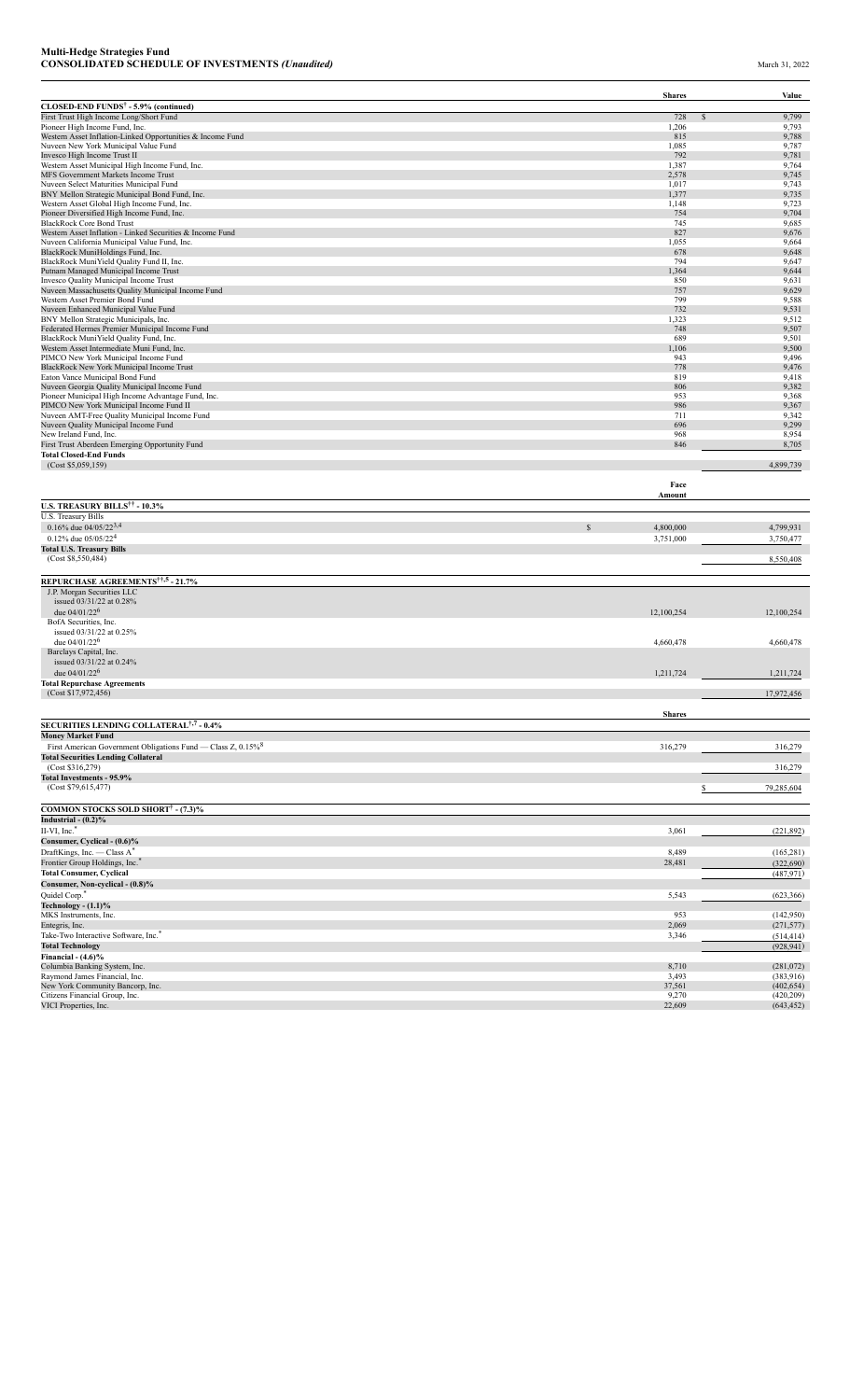|                                                                      |                               |                        | <b>Shares</b>        | Value                                                    |
|----------------------------------------------------------------------|-------------------------------|------------------------|----------------------|----------------------------------------------------------|
| COMMON STOCKS SOLD SHORT <sup>†</sup> - (7.3)% (continued)           |                               |                        |                      |                                                          |
| Financial - (4.6)% (continued)<br>Goldman Sachs Group, Inc.          |                               |                        | 1.951                | (644.025)                                                |
| M&T Bank Corp.                                                       |                               |                        | 5,710                | (967, 845)                                               |
| <b>Total Financial</b>                                               |                               |                        |                      | (3,743,173)                                              |
| <b>Total Common Stocks Sold Short</b>                                |                               |                        |                      |                                                          |
| (Proceeds \$6,270,593)                                               |                               |                        |                      | (6,005,343)                                              |
| <b>EXCHANGE-TRADED FUNDS SOLD SHORT<sup>†</sup> - (6.7)%</b>         |                               |                        |                      |                                                          |
| iShares Latin America 40 ETF                                         |                               |                        | 80                   | (2, 431)                                                 |
| SPDR Gold Shares — Class D <sup>*</sup>                              |                               |                        | 44                   | (7,949)                                                  |
| iShares 7-10 Year Treasury Bond ETF                                  |                               |                        | 173                  | (18, 593)                                                |
| iShares Agency Bond ETF                                              |                               |                        | 168                  | (18, 866)                                                |
| Energy Select Sector SPDR Fund                                       |                               |                        | 275                  | (21,021)                                                 |
| iShares TIPS Bond ETF                                                |                               |                        | 305                  | (37,994)                                                 |
| VanEck High Yield Muni ETF<br>VanEck Gold Miners ETF                 |                               |                        | 664<br>1,107         | (38, 114)<br>(42, 453)                                   |
| iShares iBoxx \$ Investment Grade Corporate Bond ETF                 |                               |                        | 363                  | (43,901)                                                 |
| iShares Core High Dividend ETF                                       |                               |                        | 453                  | (48, 421)                                                |
| Health Care Select Sector SPDR Fund                                  |                               |                        | 680                  | (93, 153)                                                |
| iShares Russell 1000 Growth ETF                                      |                               |                        | 408                  | (113, 273)                                               |
| iShares Preferred & Income Securities ETF                            |                               |                        | 3,256                | (118, 583)                                               |
| iShares U.S. Real Estate ETF                                         |                               |                        | 1,250                | (135, 275)                                               |
| SPDR Bloomberg Convertible Securities ETF                            |                               |                        | 2,176                | (167, 443)                                               |
| Invesco Senior Loan ETF                                              |                               |                        | 10,095               | (219,768)                                                |
| iShares National Muni Bond ETF<br>Schwab U.S. Aggregate Bond ETF     |                               |                        | 2,814<br>7.129       | (308, 527)<br>(360, 514)                                 |
| iShares Russell 1000 Value ETF                                       |                               |                        | 2,372                | (393,705)                                                |
| iShares Russell 2000 Index ETF                                       |                               |                        | 2,109                | (432, 914)                                               |
| SPDR S&P 500 ETF Trust                                               |                               |                        | 1,114                | (503, 127)                                               |
| iShares Floating Rate Bond ETF                                       |                               |                        | 10,701               | (540, 615)                                               |
| SPDR Nuveen Bloomberg Municipal Bond ETF                             |                               |                        | 14,542               | (696, 271)                                               |
| iShares iBoxx High Yield Corporate Bond ETF                          |                               |                        | 13,931               | (1, 146, 382)                                            |
| <b>Total Exchange-Traded Funds Sold Short</b>                        |                               |                        |                      |                                                          |
| (Proceeds \$5,711,335)                                               |                               |                        |                      | (5,509,293)                                              |
| Total Securities Sold Short - (14.0)%                                |                               |                        |                      |                                                          |
| (Proceeds \$11,981,928)                                              |                               |                        |                      | \$<br>(11, 514, 636)                                     |
| Other Assets & Liabilities, net - 18.1%<br>Total Net Assets - 100.0% |                               |                        |                      | 14,928,647<br>82,699,615                                 |
|                                                                      |                               |                        |                      |                                                          |
| <b>Futures Contracts</b>                                             |                               |                        |                      | Value and Unrealized                                     |
| Description                                                          | <b>Number of Contracts</b>    | <b>Expiration Date</b> |                      | Notional Amount Appreciation (Depreciation) <sup>*</sup> |
| <b>Commodity Futures Contracts Purchased<sup>†</sup></b>             |                               |                        |                      |                                                          |
| Cotton #2 Futures Contracts                                          | 62                            | Dec 2022 \$            | 3,446,580            | 264,350                                                  |
| Corn Futures Contracts<br>Natural Gas Futures Contracts              | 48<br>$\overline{\mathbf{3}}$ | Sep 2022<br>Apr 2022   | 1,666,800<br>169,560 | 125,447<br>25,102                                        |
| <b>Brent Crude Futures Contracts</b>                                 | $\overline{2}$                | Apr 2022               | 209,940              | 18,657                                                   |
| <b>Gasoline RBOB Futures Contracts</b>                               | 2                             | Apr 2022               | 263,962              | 16,753                                                   |
| Sugar #11 Futures Contracts                                          | 18                            | Apr 2022               | 393,523              | 16,710                                                   |
| Lean Hogs Futures Contracts                                          | $\mathfrak z$                 | Jun 2022               | 145,140              | 8,347                                                    |
| <b>LME Zinc Futures Contracts</b>                                    | -1                            | May 2022               | 105,062              | 6,466                                                    |
| <b>Copper Futures Contracts</b>                                      |                               | May 2022               | 117,925              | 4,609                                                    |
| <b>LME Primary Aluminum Futures Contracts</b>                        | 1                             | May 2022               | 87,178               | 3,618                                                    |
| Gold 100 oz. Futures Contracts                                       |                               | Jun 2022               | 194,170              | 2,737                                                    |
| <b>LME Lead Futures Contracts</b><br>Soybean Futures Contracts       | 3<br>$\overline{2}$           | May 2022<br>May 2022   | 181,650<br>161,725   | 1,285<br>(2, 581)                                        |
| Soybean Oil Futures Contracts                                        | $\overline{7}$                | May 2022               | 293,328              | (3,051)                                                  |
| NY Harbor ULSD Futures Contracts                                     | 1                             | Apr 2022               | 141,137              | (4,060)                                                  |
| Hard Red Winter Wheat Futures Contracts                              | $\overline{\mathbf{3}}$       | May 2022               | 154,800              | (6,586)                                                  |
| <b>WTI Crude Futures Contracts</b>                                   | $\overline{2}$                | Apr 2022               | 201,360              | (11, 878)                                                |
| <b>Wheat Futures Contracts</b>                                       | 3                             | May 2022               | 151,200              | (16, 547)                                                |
| Coffee 'C' Futures Contracts                                         | 3                             | May 2022               | 253,969              | (29,391)                                                 |
| Soybean Meal Futures Contracts                                       | 62                            | Dec 2022               | 2,555,020            | (74, 022)                                                |
| Soybean Futures Contracts                                            | 57                            | Nov 2022               | 4,043,438            | (102, 671)                                               |
| Low Sulphur Gas Oil Futures Contracts                                | 19                            | Jul 2022               | 1,752,275            | (130, 556)                                               |
|                                                                      |                               |                        | 16,689,742           | 112,738                                                  |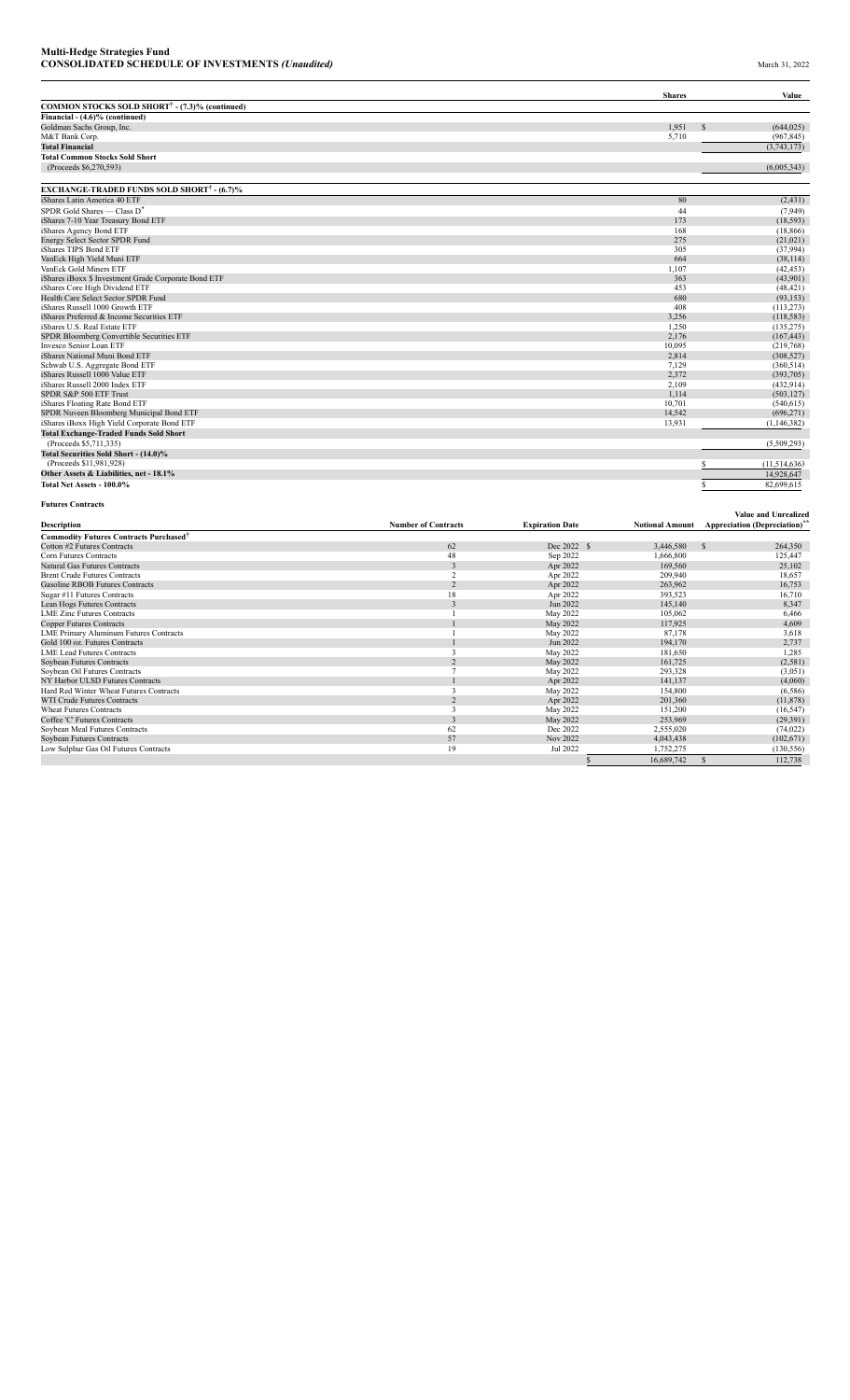|                                                                    |                            |                        |                         |               | Value and Unrealized<br>Appreciation |
|--------------------------------------------------------------------|----------------------------|------------------------|-------------------------|---------------|--------------------------------------|
| Description                                                        | <b>Number of Contracts</b> | <b>Expiration Date</b> |                         |               | (Depreciation) <sup>**</sup>         |
| <b>Equity Futures Contracts Purchased<sup>†</sup></b>              |                            |                        |                         |               |                                      |
| <b>CBOE Volatility Index Futures Contracts</b>                     | 120                        | Jul 2022 \$            | 3,132,000               | $\mathcal{S}$ | 39,832                               |
| CBOE Volatility Index Futures Contracts                            | 98                         | Sep 2022               | 2,609,740               |               | 21,399                               |
| S&P/TSX 60 IX Index Futures Contracts                              | $\overline{2}$             | Jun 2022               | 422,528                 |               | 8,805                                |
| FTSE 100 Index Futures Contracts                                   | $\overline{1}$             | Jun 2022               | 97,847                  |               | 1,307                                |
|                                                                    |                            |                        | 6,262,115               |               | 71,343                               |
| <b>Currency Futures Contracts Purchased<sup>†</sup></b>            |                            |                        |                         |               |                                      |
| Canadian Dollar Futures Contracts                                  | 18                         | Jun 2022 \$            | 1,439,280               | S             | 36,103                               |
| New Zealand Dollar Futures Contracts                               | 34                         | Jun 2022               | 2,353,310               |               | 35,224                               |
| Euro FX Futures Contracts                                          | 6                          | Jun 2022               | 832,012                 |               | 12,749                               |
| <b>British Pound Futures Contracts</b>                             | 40                         | Jun 2022               | 3,283,250               |               | (2,205)                              |
| Japanese Yen Futures Contracts                                     | 33                         | Jun 2022               | 3,394,875<br>11,302,727 |               | (114, 810)<br>(32,939)               |
|                                                                    |                            |                        |                         |               |                                      |
| Interest Rate Futures Contracts Purchased <sup>†</sup>             |                            |                        |                         |               |                                      |
| Australian Government 10 Year Bond Futures Contracts               | 44                         | Jun 2022 \$            | 4,185,286               | S             | (11, 892)                            |
| Euro - BTP Italian Government Bond Futures Contracts <sup>††</sup> | 58                         | Jun 2022               | 8,887,728               |               | (196, 100)                           |
| Euro - OATS Futures Contracts                                      | 60                         | Jun 2022               | 10,052,673              |               | (409, 783)                           |
|                                                                    |                            |                        | 23,125,687              | $\mathbf S$   | (617, 775)                           |
| Interest Rate Futures Contracts Sold Short <sup>†</sup>            |                            |                        |                         |               |                                      |
| Canadian Government 10 Year Bond Futures Contracts                 | 79                         | Jun 2022 \$            | 8.241.901               | \$            | 249,407                              |
| U.S. Treasury 10 Year Note Futures Contracts                       | 83                         | Jun 2022               | 10,189,547              |               | 241,422                              |
| Euro - Bund Futures Contracts                                      | 26                         | Jun 2022               | 4,564,745               |               | 131,936                              |
| Long Gilt Futures Contracts <sup>††</sup>                          | 49                         | Jun 2022               | 7,807,919               |               | 60,851                               |
| Euro - 30 year Bond Futures Contracts                              | $\overline{1}$             | Jun 2022               | 205,511                 |               | 540                                  |
| U.S. Treasury Ultra Long Bond Futures Contracts                    | 2                          | Jun 2022               | 354,187                 |               | 33                                   |
| U.S. Treasury Long Bond Futures Contracts                          | $\overline{c}$             | Jun 2022               | 300,500                 |               | (411)                                |
|                                                                    |                            |                        | 31,664,310              |               | 683,778                              |
| <b>Commodity Futures Contracts Sold Short</b> †                    |                            |                        |                         |               |                                      |
| Low Sulphur Gas Oil Futures Contracts                              | 13                         | May 2022 \$            | 1,300,650               | S             | 179,053                              |
| Soybean Futures Contracts                                          | 42                         | Jul 2022               | 3,355,275               |               | 64,556                               |
| Soybean Meal Futures Contracts                                     | 38                         | May 2022               | 1,778,020               |               | 19,646                               |
| <b>Cattle Feeder Futures Contracts</b>                             | 11                         | May 2022               | 915,613                 |               | (5,246)                              |
| Corn Futures Contracts                                             | 28                         | May 2022               | 1.046.500               |               | (15, 134)                            |
| Cotton #2 Futures Contracts                                        | 6                          | May 2022               | 406,620                 |               | (47, 239)                            |
| Cotton #2 Futures Contracts                                        | 35                         | Jul 2022               | 2,305,800               |               | (189, 020)                           |
|                                                                    |                            |                        | 11,108,478              |               | 6,616                                |
| <b>Currency Futures Contracts Sold Short</b> †                     |                            |                        |                         |               |                                      |
| <b>Swiss Franc Futures Contracts</b>                               | 112                        | Jun 2022 \$            | 15,194,200              | S             | (903)                                |
| <b>Australian Dollar Futures Contracts</b>                         | 48                         | Jun 2022               | 3,595,920               |               | (52, 198)                            |
|                                                                    |                            |                        | 18,790,120<br>S         | \$            | (53, 101)                            |
| Equity Futures Contracts Sold Short <sup>T</sup>                   |                            |                        |                         |               |                                      |
| Russell 2000 Index Mini Futures Contracts                          | $\overline{c}$             | Jun 2022 \$            | 206,500                 | $\mathcal{S}$ | 1,673                                |
| Euro STOXX 50 Index Futures Contracts                              | $\overline{4}$             | Jun 2022               | 168,153                 |               | 1,037                                |
| OMX Stockholm 30 Index Futures Contracts <sup>††</sup>             | $\mathbf{Q}$               | Apr 2022               | 196,901                 |               | 993                                  |
| <b>IBEX 35 Index Futures Contracts<sup>††</sup></b>                | $\overline{3}$             | Apr 2022               | 276,654                 |               | (928)                                |
| CAC 40 10 Euro Index Futures Contracts                             | $\overline{2}$             | Apr 2022               | 146,664                 |               | (6,977)                              |
| SPI 200 Index Futures Contracts                                    | $\overline{1}$             | Jun 2022               | 139,155                 |               | (7,009)                              |
| Amsterdam Index Futures Contracts                                  |                            | Apr 2022               | 159,666                 |               | (8, 843)                             |
| FTSE MIB Index Futures Contracts                                   |                            | Jun 2022               | 134,226                 |               | (10, 011)                            |
| Nikkei 225 (OSE) Index Futures Contracts                           |                            | Jun 2022               | 226,251                 |               | (10,078)                             |
| Tokyo Stock Price Index Futures Contracts                          | $\overline{c}$             | Jun 2022               | 316,621                 |               | (21, 308)                            |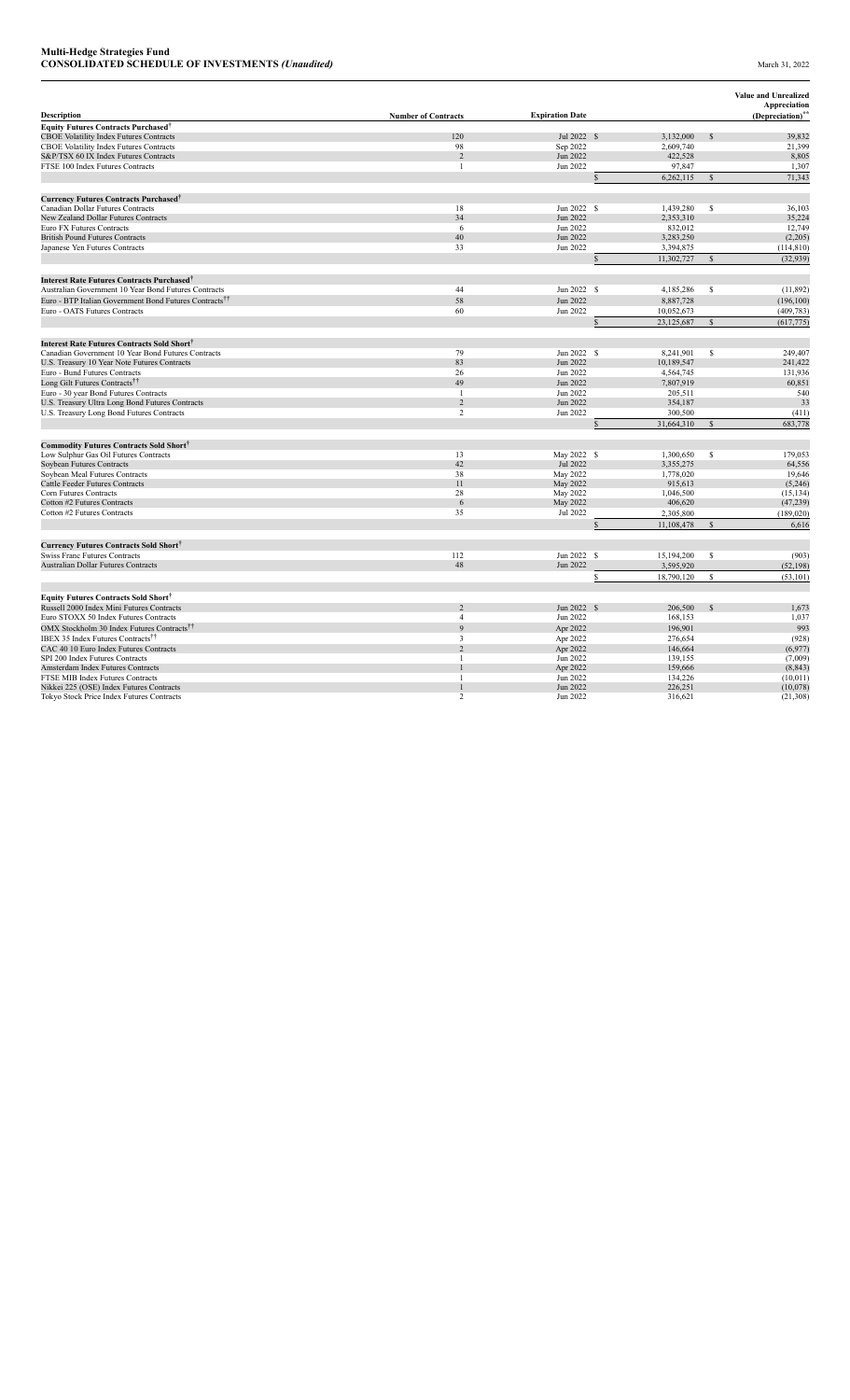| <b>Description</b>                                           |                                                  |             | <b>Number of Contracts</b>            | <b>Expiration Date</b>   |                      |               |                        |              |               | <b>Value and Unrealized</b><br>Appreciation<br>(Depreciation)** |
|--------------------------------------------------------------|--------------------------------------------------|-------------|---------------------------------------|--------------------------|----------------------|---------------|------------------------|--------------|---------------|-----------------------------------------------------------------|
| Equity Futures Contracts Sold Short <sup>†</sup> (continued) |                                                  |             |                                       |                          |                      |               |                        |              |               |                                                                 |
| CBOE Volatility Index Futures Contracts                      |                                                  |             | 86                                    | Apr 2022                 | S                    |               | 2,016,700              | \$           |               | (101, 889)                                                      |
|                                                              |                                                  |             |                                       |                          |                      |               | 3,987,491              | $\mathbb{S}$ |               | (163, 340)                                                      |
| <b>Custom Basket Swap Agreements</b>                         |                                                  |             |                                       |                          |                      |               |                        |              |               | <b>Value and Unrealized</b><br>Appreciation                     |
| Counterparty                                                 | <b>Reference Obligation</b>                      | <b>Type</b> | <b>Financing Rate</b>                 | <b>Payment Frequency</b> | <b>Maturity Date</b> |               | <b>Notional Amount</b> |              |               | (Depreciation)                                                  |
| <b>OTC Custom Basket Swap Agreements<sup>††</sup></b>        |                                                  |             |                                       |                          |                      |               |                        |              |               |                                                                 |
|                                                              | MS Equity Market Neutral Custom                  |             | 0.73% (Federal Funds)                 |                          |                      |               |                        |              |               |                                                                 |
| Morgan Stanley Capital Services LLC                          | Basket                                           | Pay         | $Rate + 0.40\%)$                      | At Maturity              | $08/31/23$ \$        |               | 11,827,358             |              | S             | 1,412,522                                                       |
|                                                              | GS Equity Market Neutral Custom                  |             | 0.78% (Federal Funds)                 |                          |                      |               |                        |              |               |                                                                 |
| Goldman Sachs International                                  | Basket                                           | Pay         | $Rate + 0.45\%)$                      | At Maturity              | 05/06/24             |               | 11,781,876             |              |               | 1,371,116                                                       |
|                                                              |                                                  |             |                                       |                          |                      |               |                        |              |               |                                                                 |
|                                                              | MS Long/Short Equity Custom                      |             | 0.73% (Federal Funds                  |                          |                      |               |                        |              |               |                                                                 |
| Morgan Stanley Capital Services LLC                          | Basket                                           | Pay         | $Rate + 0.40\%)$                      | At Maturity              | 08/31/23             |               | 8,632,310              |              |               | 408,871                                                         |
|                                                              |                                                  |             |                                       |                          |                      |               |                        |              |               |                                                                 |
|                                                              | GS Long/Short Equity Custom                      |             | 0.78% (Federal Funds                  |                          |                      |               |                        |              |               |                                                                 |
| Goldman Sachs International                                  | Basket                                           | Pay         | $Rate + 0.45\%)$                      | At Maturity              | 05/06/24             |               | 8,632,490              |              |               | 405.585                                                         |
|                                                              |                                                  |             |                                       |                          |                      |               | 40,874,034             |              | $\mathcal{S}$ | 3,598,094                                                       |
| OTC Custom Basket Swap Agreements Sold Short <sup>††</sup>   |                                                  |             |                                       |                          |                      |               |                        |              |               |                                                                 |
|                                                              | MS Long/Short Equity Custom                      |             | 0.03% (Federal Funds                  |                          |                      |               |                        |              |               |                                                                 |
| Morgan Stanley Capital Services LLC                          | <b>Basket</b>                                    | Receive     | Rate - 0.30%)                         | At Maturity              | $08/31/23$ \$        |               | 5,278,278              |              | <sup>\$</sup> | (151, 814)                                                      |
|                                                              | GS Long/Short Equity Custom                      |             | 0.13% (Federal Funds)                 |                          |                      |               |                        |              |               |                                                                 |
| Goldman Sachs International                                  | Basket                                           | Receive     | Rate - 0.20%)                         | At Maturity              | 05/06/24             |               | 5,215,456              |              |               | (152, 259)                                                      |
|                                                              | MS Equity Market Neutral Custom<br><b>Basket</b> |             | 0.03% (Federal Funds                  |                          |                      |               |                        |              |               |                                                                 |
| Morgan Stanley Capital Services LLC                          |                                                  | Receive     | Rate - 0.30%)                         | At Maturity              | 08/31/23             |               | 12,240,493             |              |               | (319, 156)                                                      |
| Goldman Sachs International                                  | GS Equity Market Neutral Custom<br>Basket        | Receive     | 0.12% (Federal Funds<br>Rate - 0.21%) | At Maturity              | 05/06/24             |               | 12,241,596             |              |               | (343, 015)                                                      |
|                                                              |                                                  |             |                                       |                          |                      |               |                        |              |               |                                                                 |
|                                                              |                                                  |             |                                       |                          |                      | <sup>\$</sup> | 34,975,823             |              | $\mathbb{S}$  | (966, 244)                                                      |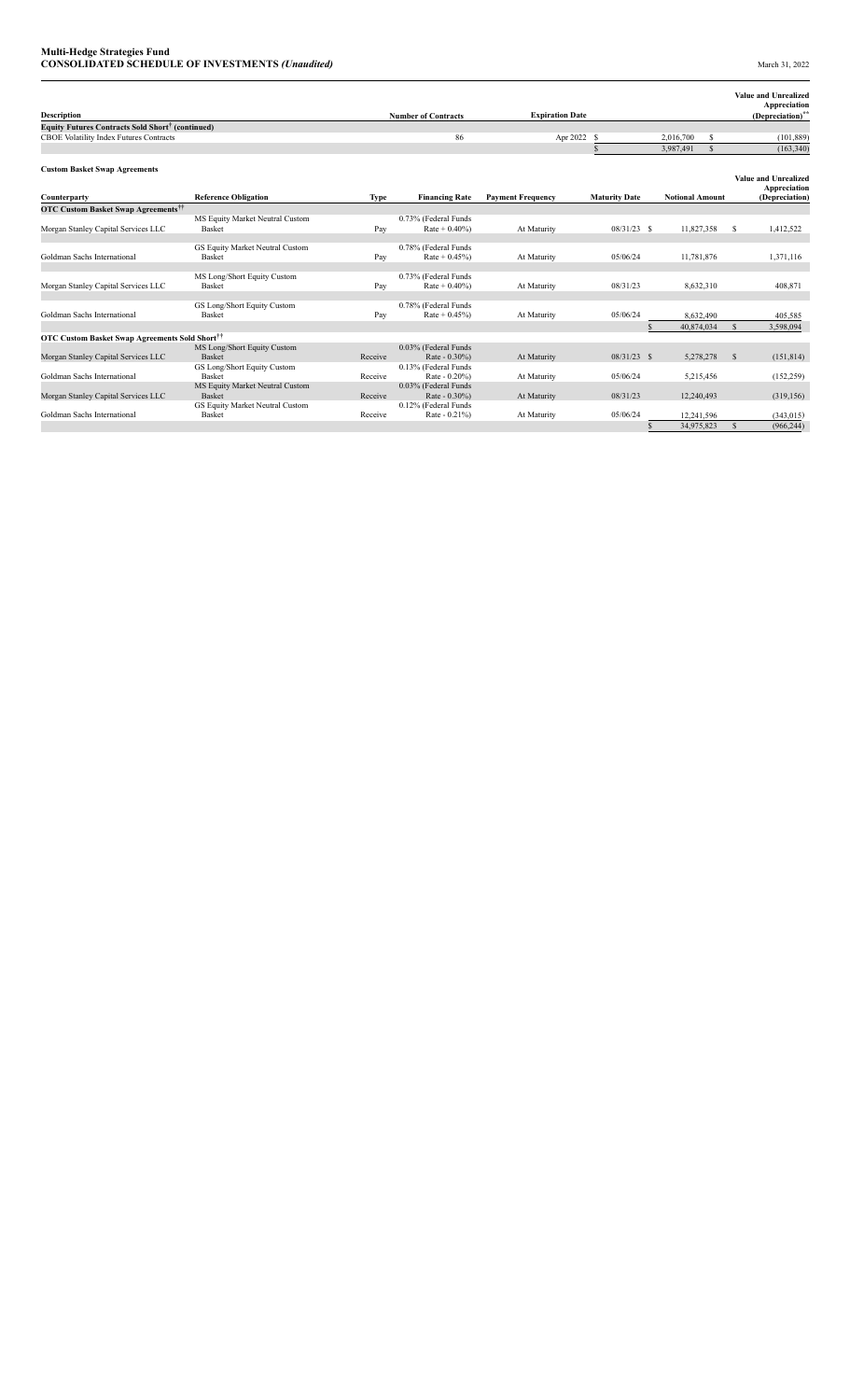| MS EQUITY MARKET NEUTRAL LONG CUSTOM BASKET                                           |                  |                            |                                    |
|---------------------------------------------------------------------------------------|------------------|----------------------------|------------------------------------|
|                                                                                       |                  | <b>Percentage Notional</b> | Value and Unrealized               |
| <b>Financial</b>                                                                      | <b>Shares</b>    | Amount                     | <b>Appreciation (Depreciation)</b> |
| AvalonBay Communities, Inc.                                                           | 2,319            | 4.87%                      | 146,395<br>$\mathcal{S}$           |
| <b>Equity Residential</b>                                                             | 6,479            | 4.93%                      | 127,704                            |
| Sun Communities, Inc.                                                                 | 3,856            | 5.71%                      | 107,504                            |
| Ryman Hospitality Properties, Inc.                                                    | 5,441            | 4.27%                      | 107,189                            |
| National Storage Affiliates Trust                                                     | 12,009           | 6.37%                      | 103,481                            |
| Ventas, Inc.                                                                          | 5,727            | 2.99%                      | 86,354                             |
| Prologis, Inc.                                                                        | 1,711            | 2.34%                      | 85,902                             |
| Rexford Industrial Realty, Inc.                                                       | 5,694            | 3.59%                      | 77,757                             |
| Alexandria Real Estate Equities, Inc.                                                 | 2,626            | 4.47%                      | 76,595                             |
| Gaming and Leisure Properties, Inc.                                                   | 12,346           | 4.90%                      | 59,875                             |
| American Assets Trust, Inc.                                                           | 10,961           | 3.51%                      | 55,356                             |
| Invitation Homes, Inc.                                                                | 11,373           | 3.86%                      | 51,093                             |
| Brixmor Property Group, Inc.                                                          | 11,008           | 2.40%                      | 49,009                             |
| American Campus Communities, Inc.                                                     | 5,752            | 2.72%                      | 48,225                             |
| DiamondRock Hospitality Co.                                                           | 29,985           | 2.56%                      | 46,003                             |
| Healthpeak Properties, Inc.                                                           | 5,241            | 1.52%                      | 34,230                             |
| Xenia Hotels & Resorts, Inc.                                                          | 30,606           | 4.99%                      | 33,136                             |
| Kite Realty Group Trust                                                               | 20,590           | 3.96%                      | 32,050                             |
| MGM Growth Properties LLC — Class A                                                   | 6,444            | 2.11%                      | 31,455                             |
| Hudson Pacific Properties, Inc.                                                       | 15,596           | 3.66%                      | 31,215                             |
| VICI Properties, Inc.                                                                 | 14,450           | 3.48%                      | 21,164                             |
| Acadia Realty Trust                                                                   | 18,540           | 3.40%                      | 16,162                             |
| SITE Centers Corp.                                                                    | 15,998           | 2.26%                      | 14,940                             |
| NETSTREIT Corp.                                                                       | 8,143            | 1.54%                      | 8,252                              |
| Agree Realty Corp.                                                                    | 4,932            | 2.77%                      | 4,767                              |
| Medical Properties Trust, Inc.                                                        | 14,698           | 2.63%                      | 2,018                              |
| PS Business Parks, Inc.                                                               | 269              | 0.38%<br>4.41%             | 1,805                              |
| Four Corners Property Trust, Inc.                                                     | 19,271<br>40,933 | 3.40%                      | (9, 714)<br>(37, 400)              |
| Empire State Realty Trust, Inc. - Class A                                             |                  |                            |                                    |
| <b>Total Financial</b>                                                                |                  |                            | 1,412,522<br><b>S</b>              |
| <b>Total MS Equity Market Neutral Long Custom Basket</b>                              |                  |                            | 1,412,522                          |
| MS EQUITY MARKET NEUTRAL SHORT CUSTOM BASKET                                          |                  |                            |                                    |
| Financial                                                                             |                  |                            |                                    |
| Broadstone Net Lease, Inc.                                                            | 24,877           | (4.44)%                    | 104,212                            |
| STORE Capital Corp.                                                                   | 16.092           | $(3.84)\%$                 | 75,041                             |
| Omega Healthcare Investors, Inc.                                                      | 14,350           | $(3.65)\%$                 | 61,811                             |
| Necessity Retail REIT, Inc.                                                           | 35,419           | (2.29)%                    | 30,202                             |
| <b>RLJ</b> Lodging Trust                                                              | 37,245           | $(4.28)\%$                 | 24,351                             |
| Office Properties Income Trust                                                        | 17,279           | $(3.63)\%$                 | 21,531                             |
| LTC Properties, Inc.                                                                  | 7,819            | $(2.46)\%$                 | 19,825                             |
| National Health Investors, Inc.                                                       | 832              | $(0.40)\%$                 | 12,795                             |
| <b>Industrial Logistics Properties Trust</b>                                          | 8,374            | $(1.55)\%$                 | 12,635                             |
| Easterly Government Properties, Inc.                                                  | 9,316            | (1.61)%                    | 4,426                              |
| Equity Commonwealth                                                                   | 9,854            | $(2.27)\%$                 | (2,659)                            |
| Essential Properties Realty Trust, Inc.                                               | 20,690           | $(4.28)\%$                 | (10, 657)                          |
| Corporate Office Properties Trust                                                     | 9,981            | $(2.33)\%$                 | (12, 278)                          |
| Realty Income Corp.                                                                   | 13,420           | $(7.60)\%$                 | (17, 674)                          |
| Douglas Emmett, Inc.                                                                  | 15,704           | $(4.29)\%$                 | (17, 876)                          |
| CubeSmart                                                                             | 3,941            | (1.68)%                    | (25, 494)                          |
| Apartment Income REIT Corp.                                                           | 5,493            | (2.40)%                    | (33, 174)                          |
| Phillips Edison & Company, Inc.                                                       | 19,485           | (5.47)%                    | (33, 474)                          |
| Camden Property Trust                                                                 |                  |                            |                                    |
|                                                                                       | 2,483            | $(3.37)\%$                 | (35,944)                           |
| Welltower, Inc.                                                                       | 3,352            | $(2.63)\%$                 | (44,205)                           |
| Washington Real Estate Investment Trust                                               | 19,593           | (4.08)%                    | (45, 377)                          |
| Host Hotels & Resorts, Inc.                                                           | 21,815           | $(3.46)\%$                 | (47, 242)                          |
| STAG Industrial, Inc.                                                                 | 11,934           | $(4.03)\%$                 | (57,062)                           |
| Apple Hospitality REIT, Inc.                                                          | 48,708           | $(7.15)\%$                 | (113, 336)                         |
| Mid-America Apartment Communities, Inc.                                               | 4,082            | $(6.98)\%$                 | (161, 497)                         |
| <b>Total Financial</b>                                                                |                  |                            | (291, 120)                         |
| <b>Exchange-Traded Funds</b>                                                          |                  |                            |                                    |
| Vanguard Real Estate ETF<br><b>Total MS Equity Market Neutral Short Custom Basket</b> | 11,103           | $(9.83)\%$                 | (28,036)<br>(319, 156)             |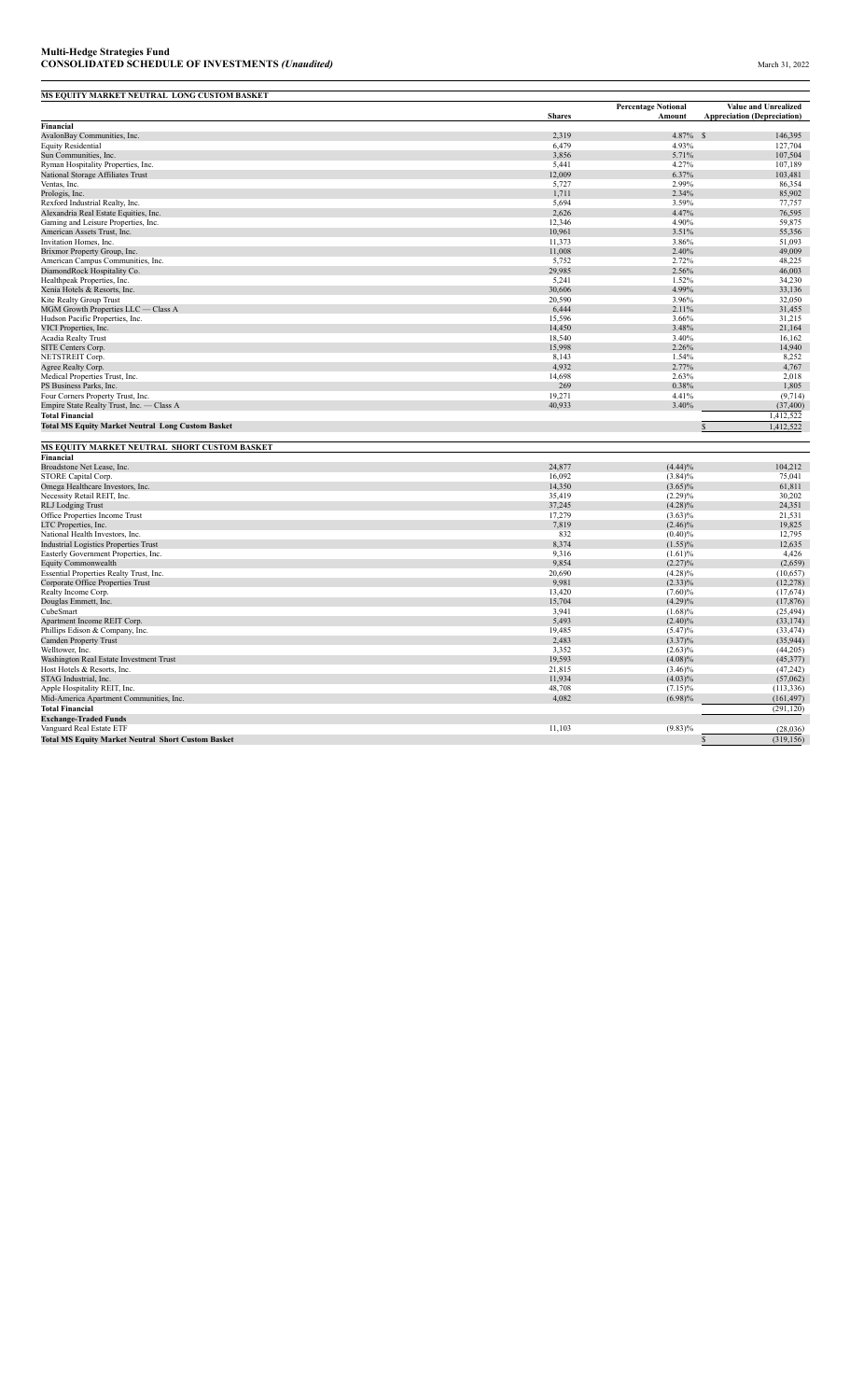|                                                                 | <b>Shares</b>    | <b>Percentage Notional</b><br>Amount | <b>Value and Unrealized</b><br>Appreciation<br>(Depreciation) |
|-----------------------------------------------------------------|------------------|--------------------------------------|---------------------------------------------------------------|
| GS EQUITY MARKET NEUTRAL LONG CUSTOM BASKET                     |                  |                                      |                                                               |
| <b>Financial</b>                                                |                  |                                      |                                                               |
| AvalonBay Communities, Inc.                                     | 2,319            | $4.87\%$ \$                          | 146,058                                                       |
| <b>Equity Residential</b>                                       | 6,479            | 4.94%                                | 127,215                                                       |
| Ryman Hospitality Properties, Inc.                              | 5,426            | 4.27%                                | 108,595                                                       |
| National Storage Affiliates Trust                               | 12,009           | 6.40%                                | 103,160                                                       |
| Ventas, Inc.                                                    | 5,727            | 3.00%                                | 86,384                                                        |
| Prologis, Inc.                                                  | 1,711            | 2.35%                                | 85,840                                                        |
| Sun Communities, Inc.                                           | 3,856            | 5.74%                                | 79,384                                                        |
| Rexford Industrial Realty, Inc.                                 | 5,694            | 3.60%                                | 77,511                                                        |
| Alexandria Real Estate Equities, Inc.                           | 2,626            | 4.49%                                | 76,649                                                        |
| Gaming and Leisure Properties, Inc.                             | 12,346           | 4.92%                                | 59,817                                                        |
| American Assets Trust, Inc.                                     | 10,961           | 3.53%                                | 55,682                                                        |
| Invitation Homes, Inc.                                          | 11,373           | 3.88%                                | 50,982                                                        |
| Brixmor Property Group, Inc.                                    | 11,008           | 2.41%                                | 49,059<br>47,400                                              |
| American Campus Communities, Inc.                               | 5,752            | 2.73%<br>2.57%                       |                                                               |
| DiamondRock Hospitality Co.                                     | 29,985           |                                      | 45,689                                                        |
| Xenia Hotels & Resorts, Inc.                                    | 30,606           | 5.01%<br>3.98%                       | 32,967                                                        |
| Kite Realty Group Trust                                         | 20,590<br>6,444  | 2.12%                                | 32,246<br>31,506                                              |
| MGM Growth Properties LLC - Class A                             |                  |                                      |                                                               |
| Hudson Pacific Properties, Inc.                                 | 15,596           | 3.67%                                | 31,280                                                        |
| Healthpeak Properties, Inc.                                     | 5,241<br>14,450  | 1.53%<br>3.49%                       | 23,703<br>20,973                                              |
| VICI Properties, Inc.                                           |                  |                                      |                                                               |
| <b>Acadia Realty Trust</b>                                      | 18,540           | 3.41%                                | 16,807                                                        |
| SITE Centers Corp.                                              | 15,998           | 2.27%<br>1.64%                       | 12,163<br>8,499                                               |
| NETSTREIT Corp.                                                 | 8,587            | 2.66%                                |                                                               |
| Agree Realty Corp.                                              | 4,724            |                                      | 3,961                                                         |
| Medical Properties Trust, Inc.                                  | 14,698           | 2.64%                                | 1,923                                                         |
| PS Business Parks, Inc.                                         | 167<br>19,271    | 0.24%<br>4.42%                       | 1,118                                                         |
| Four Corners Property Trust, Inc.                               |                  | 3.22%                                | (9,118)                                                       |
| Empire State Realty Trust, Inc. - Class A                       | 38,579           |                                      | (36, 337)                                                     |
| <b>Total Financial</b>                                          |                  |                                      | 1,371,116                                                     |
| <b>Total GS Equity Market Neutral Long Custom Basket</b>        |                  |                                      | 1,371,116                                                     |
|                                                                 |                  |                                      |                                                               |
| GS EQUITY MARKET NEUTRAL SHORT CUSTOM BASKET                    |                  |                                      |                                                               |
| <b>Financial</b>                                                |                  |                                      |                                                               |
| Broadstone Net Lease, Inc.                                      | 24,877           | (4.44)%                              | 98,765                                                        |
| STORE Capital Corp.                                             | 16,092           | $(3.84)\%$                           | 74,860                                                        |
| Omega Healthcare Investors, Inc.                                | 14,350           | $(3.65)\%$                           | 63,789                                                        |
| Necessity Retail REIT, Inc.                                     | 35,419<br>37,237 | $(2.29)\%$                           | 30,482<br>27,261                                              |
| <b>RLJ</b> Lodging Trust                                        |                  | $(4.28)\%$                           |                                                               |
| Office Properties Income Trust                                  | 17,279<br>7,819  | $(3.63)\%$                           | 23,421<br>19,942                                              |
| LTC Properties, Inc.                                            | 832              | $(2.46)\%$                           |                                                               |
| National Health Investors, Inc.                                 | 8,374            | $(0.40)\%$                           | 12,818<br>12,474                                              |
| <b>Industrial Logistics Properties Trust</b>                    | 9,316            | $(1.55)\%$                           | 4,395                                                         |
| Easterly Government Properties, Inc.<br>Equity Commonwealth     | 9,854            | (1.61)%<br>(2.27)%                   | (2,613)                                                       |
|                                                                 | 9,088            | (2.12)%                              |                                                               |
| Corporate Office Properties Trust                               | 21,745           | (4.49)%                              | (11, 354)<br>(13, 923)                                        |
| Essential Properties Realty Trust, Inc.<br>Douglas Emmett, Inc. | 15,704           | $(4.29)\%$                           | (16, 927)                                                     |
| Realty Income Corp.                                             | 13,420           | (7.60)%                              | (18, 789)                                                     |
| CubeSmart                                                       | 3,941            | $(1.68)\%$                           |                                                               |
| Apartment Income REIT Corp.                                     | 5,493            | $(2.40)\%$                           | (25, 893)<br>(32, 565)                                        |
| Camden Property Trust                                           | 2,483            | $(3.37)\%$                           | (36, 021)                                                     |
| Phillips Edison & Company, Inc.                                 | 19,485           | (5.47)%                              | (37,095)                                                      |
| Welltower, Inc.                                                 | 3,352            | $(2.63)\%$                           | (44, 673)                                                     |
| Washington Real Estate Investment Trust                         | 19,593           |                                      |                                                               |
| Host Hotels & Resorts, Inc.                                     | 21,815           | (4.08)%<br>$(3.46)\%$                | (46, 783)<br>(47, 423)                                        |
|                                                                 | 11,934           |                                      |                                                               |
| STAG Industrial, Inc.<br>Apple Hospitality REIT, Inc.           | 48,708           | $(4.03)\%$<br>$(7.15)\%$             | (57, 938)<br>(128, 138)                                       |
|                                                                 |                  |                                      |                                                               |
| Mid-America Apartment Communities, Inc.                         | 4,082            | $(6.98)\%$                           | (162, 621)                                                    |
| <b>Total Financial</b>                                          |                  |                                      | (314, 549)                                                    |
| <b>Exchange-Traded Funds</b>                                    |                  |                                      |                                                               |
| Vanguard Real Estate ETF                                        | 11,103           | $(9.83)\%$                           | (28, 466)                                                     |
| <b>Total GS Equity Market Neutral Short Custom Basket</b>       |                  |                                      | (343, 015)                                                    |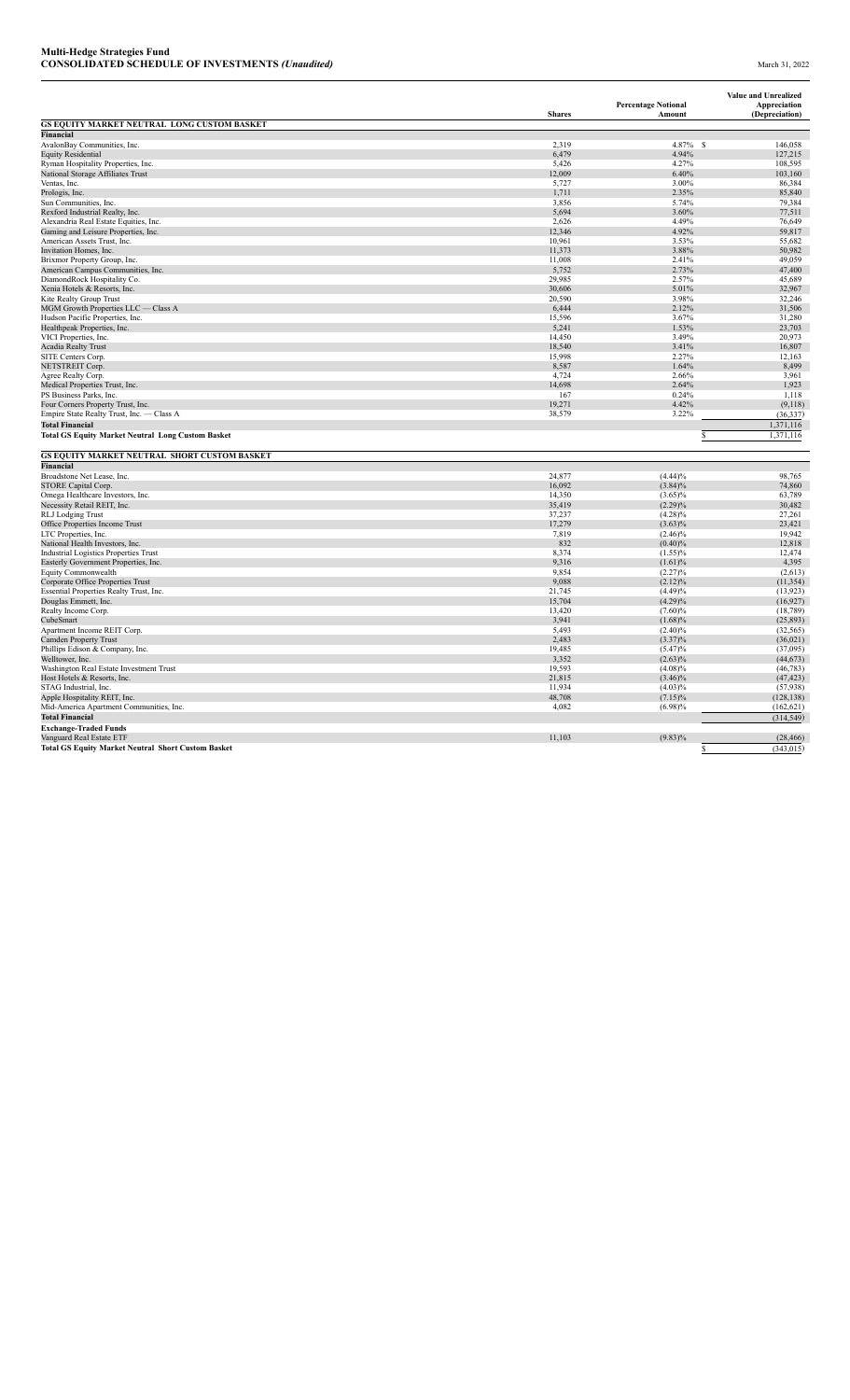## **Multi-Hedge Strategies Fund CONSOLIDATED SCHEDULE OF INVESTMENTS** *(Unaudited)* March 31, 2022

| MS LONG/SHORT EQUITY LONG CUSTOM BASKET                             |                |                                      |                                                                   |
|---------------------------------------------------------------------|----------------|--------------------------------------|-------------------------------------------------------------------|
|                                                                     | <b>Shares</b>  | <b>Percentage Notional</b><br>Amount | <b>Value and Unrealized</b><br><b>Appreciation (Depreciation)</b> |
| <b>Consumer, Non-cyclical</b>                                       |                |                                      |                                                                   |
| Amphastar Pharmaceuticals, Inc.<br>Innoviva, Inc.                   | 1,783<br>3,612 | $0.70\%$ \$<br>0.78%                 | 27,701<br>23,872                                                  |
| AbbVie, Inc.                                                        | 492            | 0.92%                                | 21,461                                                            |
| United Therapeutics Corp.<br>Regeneron Pharmaceuticals, Inc.        | 176<br>96      | 0.37%<br>0.78%                       | 14,480<br>14,273                                                  |
| Bristol-Myers Squibb Co.                                            | 1,340          | 1.13%                                | 13,678                                                            |
| Vertex Pharmaceuticals, Inc.                                        | 188            | 0.57%                                | 12,257                                                            |
| Prestige Consumer Healthcare, Inc.<br>Amgen, Inc.                   | 823<br>335     | 0.50%<br>0.94%                       | 12,181<br>12,001                                                  |
| Molson Coors Beverage Co. - Class B                                 | 906            | 0.56%                                | 11,654                                                            |
| Eagle Pharmaceuticals, Inc.<br>Johnson & Johnson                    | 1,134<br>549   | 0.65%<br>1.13%                       | 9,326<br>9,132                                                    |
| Hologic, Inc.                                                       | 1,020          | 0.91%                                | 8,345                                                             |
| Quest Diagnostics, Inc.                                             | 308            | 0.49%                                | 3,779                                                             |
| Perdoceo Education Corp.<br>Corteva, Inc.                           | 6,047<br>381   | $0.80\%$<br>0.25%                    | 3,488<br>3,356                                                    |
| Merck & Company, Inc.                                               | 469            | 0.45%                                | 3,354                                                             |
| Exelixis, Inc.                                                      | 1,279          | 0.34%                                | 2,692                                                             |
| Incyte Corp.<br>John B Sanfilippo & Son, Inc.                       | 710<br>1,085   | 0.65%<br>1.05%                       | 2,290<br>1,601                                                    |
| Halozyme Therapeutics, Inc.                                         | 590            | 0.27%                                | 1,520                                                             |
| Royalty Pharma plc - Class A                                        | 899            | 0.41%                                | 244                                                               |
| Premier, Inc. - Class A<br><b>Abbott Laboratories</b>               | 505<br>340     | 0.21%<br>0.47%                       | (884)<br>(1,009)                                                  |
| Waters Corp.                                                        | 107            | 0.38%                                | (1,023)                                                           |
| Laboratory Corporation of America Holdings                          | 109            | 0.33%                                | (1, 438)                                                          |
| Pfizer, Inc.<br>EVERTEC, Inc.                                       | 565<br>1,024   | 0.34%<br>0.49%                       | (2,767)<br>(4,797)                                                |
| Gilead Sciences, Inc.                                               | 1,501          | 1.03%                                | (5,305)                                                           |
| USANA Health Sciences, Inc.<br>Bio-Rad Laboratories, Inc. - Class A | 615<br>95      | 0.57%                                | (11, 348)                                                         |
| Vanda Pharmaceuticals, Inc.                                         | 3,159          | 0.62%<br>0.41%                       | (11, 630)<br>(15, 148)                                            |
| <b>Total Consumer, Non-cyclical</b>                                 |                |                                      | 157,336                                                           |
| <b>Consumer, Cyclical</b>                                           |                |                                      |                                                                   |
| AutoZone, Inc.<br>AutoNation, Inc.                                  | 48<br>251      | 1.14%<br>0.29%                       | 23,798<br>8,459                                                   |
| Brunswick Corp.                                                     | 407            | 0.38%                                | 8,312                                                             |
| Gentex Corp.                                                        | 3,152          | 1.07%                                | 7,118                                                             |
| Cummins, Inc.<br>Ethan Allen Interiors, Inc.                        | 304<br>1,739   | 0.72%<br>0.53%                       | 6,762<br>3,554                                                    |
| Allison Transmission Holdings, Inc.                                 | 1,508          | 0.69%                                | 2,982                                                             |
| Methode Electronics, Inc.                                           | 688            | 0.34%                                | 549<br>15                                                         |
| Columbia Sportswear Co.<br>Tapestry, Inc.                           | 415<br>665     | 0.44%<br>0.29%                       | -1                                                                |
| Zumiez, Inc.                                                        | 593            | 0.26%                                | (1, 436)                                                          |
| Dolby Laboratories, Inc. - Class A                                  | 707<br>290     | 0.64%<br>0.26%                       | (2,748)<br>(2,908)                                                |
| Autoliv, Inc.<br>Buckle, Inc.                                       | 536            | 0.21%                                | (3,233)                                                           |
| MarineMax, Inc.                                                     | 444            | 0.21%                                | (3,527)                                                           |
| Haverty Furniture Companies, Inc.<br>Shoe Carnival, Inc.            | 637<br>639     | 0.20%<br>0.22%                       | (3,680)<br>(4,668)                                                |
| Tri Pointe Homes, Inc.                                              | 1,734          | 0.40%                                | (4,715)                                                           |
| Jack in the Box, Inc.                                               | 315            | 0.34%                                | (4,988)                                                           |
| LKQ Corp.<br>PulteGroup, Inc.                                       | 610<br>613     | 0.32%<br>0.30%                       | (6,093)<br>(6,640)                                                |
| NVR, Inc.                                                           | 16             | 0.83%                                | (7,580)                                                           |
| Toll Brothers, Inc.                                                 | 474            | 0.26%                                | (8,998)                                                           |
| Acushnet Holdings Corp.<br>Whirlpool Corp.                          | 1,025<br>442   | 0.48%<br>0.88%                       | (9, 341)<br>(19, 311)                                             |
| <b>Total Consumer, Cyclical</b>                                     |                |                                      | (28, 316)                                                         |
| <b>Basic Materials</b>                                              |                |                                      |                                                                   |
| Westlake Corp.<br>LyondellBasell Industries N.V. - Class A          | 533<br>710     | 0.76%<br>0.85%                       | 16,223<br>8,235                                                   |
| Dow, Inc.                                                           | 1,169          | 0.86%                                | 8,011                                                             |
| AdvanSix, Inc.                                                      | 685            | 0.41%                                | 5,073                                                             |
| NewMarket Corp.<br>Reliance Steel & Aluminum Co.                    | 74<br>187      | 0.28%<br>0.40%                       | 868<br>(717)                                                      |
| Minerals Technologies, Inc.                                         | 608            | 0.47%                                | (2,065)                                                           |
| International Paper Co.                                             | 1,342          | 0.72%                                | (2,168)                                                           |
| <b>Total Basic Materials</b><br><b>Technology</b>                   |                |                                      | 33,460                                                            |
| CSG Systems International, Inc.                                     | 1,480          | 1.09%                                | 26,729                                                            |
| Rambus, Inc.                                                        | 2,019          | 0.75%                                | 23,668                                                            |
| NetApp, Inc.<br>ExlService Holdings, Inc.                           | 537<br>192     | 0.52%<br>0.32%                       | 16,514<br>7,062                                                   |
| Lumentum Holdings, Inc.                                             | 264            | 0.30%                                | 4,023                                                             |
| Akamai Technologies, Inc.                                           | 241            | 0.33%                                | 1,630                                                             |
| Dropbox, Inc. - Class A<br>Genpact Ltd.                             | 835<br>434     | 0.22%<br>0.22%                       | 1,200<br>733                                                      |
| Progress Software Corp.                                             | 709            | 0.39%                                | 518                                                               |
| NetScout Systems, Inc.                                              | 603            | 0.22%                                | 414                                                               |
| SS&C Technologies Holdings, Inc.<br>Skyworks Solutions, Inc.        | 242<br>135     | 0.21%<br>0.21%                       | (187)<br>(238)                                                    |
| Ziff Davis, Inc.                                                    | 251            | 0.28%                                | (404)                                                             |
| Intel Corp.                                                         | 712            | 0.41%                                | (547)                                                             |
| Qorvo, Inc.<br>CommVault Systems, Inc.                              | 140<br>285     | 0.20%<br>0.22%                       | (1,084)<br>(3, 560)                                               |
| Xperi Holding Corp.                                                 | 2,120          | 0.43%                                | (5, 531)                                                          |
| <b>Total Technology</b>                                             |                |                                      | 70,940                                                            |
| Industrial<br>Snap-on, Inc.                                         | 375            | 0.89%                                | 17,612                                                            |
| Mueller Industries, Inc.                                            | 1,608          | 1.01%                                | 17,544                                                            |
| Owens Corning                                                       | 310            | 0.33%                                | 13,985                                                            |
| Knowles Corp.<br>Packaging Corporation of America                   | 4,289<br>428   | 1.07%<br>0.77%                       | 10,490<br>9,824                                                   |
| Vishay Intertechnology, Inc.                                        | 4,843          | 1.10%                                | 9,792                                                             |
| Crane Co.                                                           | 433            | 0.54%                                | 5,772                                                             |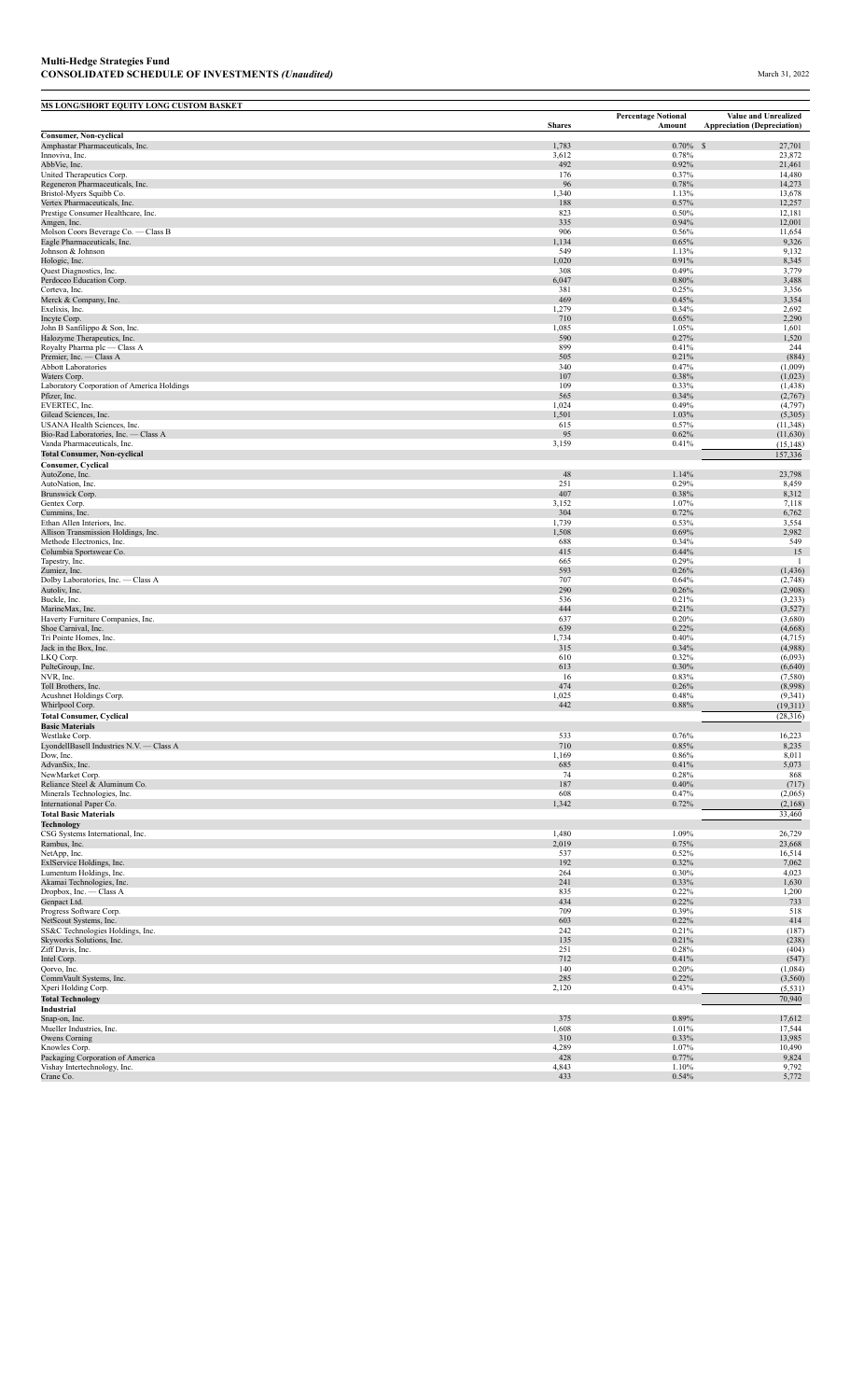|                                                                             |                      |                | Value and Unrealized                        |
|-----------------------------------------------------------------------------|----------------------|----------------|---------------------------------------------|
| Encore Wire Corp.                                                           | <b>Shares</b><br>333 | 0.44%          | <b>Appreciation (Depreciation)</b><br>5,106 |
| TTM Technologies, Inc.                                                      | 4,443                | 0.76%          | 4,572                                       |
| Dorian LPG Ltd.<br>Sanmina Corp.                                            | 1,745<br>1,863       | 0.29%<br>0.87% | 3,188<br>2,714                              |
| Albany International Corp. - Class A                                        | 323                  | 0.32%          | 2,120                                       |
| Louisiana-Pacific Corp.                                                     | 464                  | 0.33%          | 1,120                                       |
| Keysight Technologies, Inc.<br>Insteel Industries, Inc.                     | 119<br>574           | 0.22%<br>0.25% | 784<br>(1,068)                              |
| Hillenbrand, Inc.                                                           | 1,181                | 0.60%          | (1,250)                                     |
| Arrow Electronics, Inc.                                                     | 152                  | 0.21%          | (1, 426)                                    |
| Sturm Ruger & Company, Inc.<br>UFP Industries, Inc.                         | 1,079<br>289         | 0.87%<br>0.26% | (2,366)<br>(2,953)                          |
| Eagle Materials, Inc.                                                       | 324                  | 0.48%          | (5,908)                                     |
| OSI Systems, Inc.                                                           | 561                  | 0.55%          | (5,985)                                     |
| Vontier Corp.                                                               | 1,084                | 0.32%          | (7, 842)                                    |
| 3M Co.<br>Garmin Ltd.                                                       | 624<br>753           | 1.08%<br>1.03% | (9, 972)<br>(12, 295)                       |
| <b>Total Industrial</b>                                                     |                      |                | 53,558                                      |
| Communications                                                              |                      |                |                                             |
| Cisco Systems, Inc.                                                         | 897<br>437           | 0.58%<br>0.43% | 14,281                                      |
| Omnicom Group, Inc.<br>Viavi Solutions, Inc.                                | 2,990                | 0.56%          | 13,782<br>13,007                            |
| Juniper Networks, Inc.                                                      | 677                  | 0.29%          | 9,722                                       |
| F5, Inc.                                                                    | 91                   | 0.22%          | 1,345                                       |
| Interpublic Group of Companies, Inc.<br>Nexstar Media Group, Inc. - Class A | 1,199<br>230         | 0.49%<br>0.50% | 1,316<br>1,300                              |
| Alphabet, Inc. - Class C                                                    | 13                   | 0.42%          | 834                                         |
| Shenandoah Telecommunications Co.                                           | 1,594                | 0.44%          | (96)                                        |
| InterDigital, Inc.<br>Comcast Corp. - Class A                               | 539<br>1,788         | 0.40%<br>0.97% | (399)<br>(708)                              |
| Yelp, Inc. - Class A                                                        | 1,465                | 0.58%          | (2,240)                                     |
| NETGEAR, Inc.                                                               | 686                  | 0.20%          | (2,378)                                     |
| Verizon Communications, Inc.                                                | 1,694                | 1.00%          | (4,882)                                     |
| Meta Platforms, Inc. - Class A<br><b>Total Communications</b>               | 385                  | 0.99%          | (7,010)<br>37,874                           |
| <b>Utilities</b>                                                            |                      |                |                                             |
| National Fuel Gas Co.                                                       | 1,415                | 1.13%          | 22,436                                      |
| IDACORP, Inc.                                                               | 775                  | 1.04%          | 18,382                                      |
| Southern Co.<br>Chesapeake Utilities Corp.                                  | 656<br>607           | 0.55%<br>0.97% | 11,551<br>10,401                            |
| Portland General Electric Co.                                               | 1,576                | 1.01%          | 8,062                                       |
| Duke Energy Corp.                                                           | 809                  | 1.05%          | 6,447                                       |
| MGE Energy, Inc.<br>CMS Energy Corp.                                        | 1,254<br>1,419       | 1.16%<br>1.15% | 4,700<br>4,466                              |
| American States Water Co.                                                   | 308                  | 0.32%          | 2,114                                       |
| WEC Energy Group, Inc.                                                      | 364                  | 0.42%          | 2,063                                       |
| California Water Service Group                                              | 429<br>820           | 0.29%          | 573                                         |
| Otter Tail Corp.<br>PPL Corp.                                               | 1,780                | 0.59%<br>0.59% | (257)<br>(1,766)                            |
| <b>Total Utilities</b>                                                      |                      |                | 89,172                                      |
| Financial                                                                   |                      |                |                                             |
| Arch Capital Group Ltd.                                                     | 1,979                | 1.11%          | 15,969<br>12,023                            |
| Safety Insurance Group, Inc.<br>Enstar Group Ltd.                           | 1,105<br>331         | 1.16%<br>1.00% | 10,754                                      |
| Raymond James Financial, Inc.                                               | 453                  | 0.58%          | 10,199                                      |
| Markel Corp.                                                                | 34                   | 0.58%          | 8,621                                       |
| Everest Re Group Ltd.<br>Preferred Bank/Los Angeles CA                      | 185<br>962           | 0.65%<br>0.83% | 5,833<br>5,256                              |
| Travelers Companies, Inc.                                                   | 413                  | 0.87%          | 4,148                                       |
| Equity Commonwealth                                                         | 1,685                | 0.55%          | 3,609                                       |
| BankUnited, Inc.                                                            | 1,264                | 0.64%          | 3,254                                       |
| PS Business Parks, Inc.<br>Western Union Co.                                | 332<br>1,824         | 0.65%<br>0.40% | 2,252<br>1,518                              |
| WP Carey, Inc.                                                              | 242                  | 0.23%          | 880                                         |
| Old Republic International Corp.                                            | 2,973                | 0.89%          | 697                                         |
| Easterly Government Properties, Inc.<br>United Bankshares, Inc.             | 1,397<br>1,828       | 0.34%<br>0.74% | 575<br>107                                  |
| First American Financial Corp.                                              | 539                  | 0.40%          | (796)                                       |
| Stewart Information Services Corp.                                          | 1,178                | 0.83%          | (870)                                       |
| Fulton Financial Corp.                                                      | 3,876                | 0.75%          | (1,299)                                     |
| Radian Group, Inc.<br>Janus Henderson Group plc                             | 3,037<br>1,034       | 0.78%<br>0.42% | (1, 523)<br>(1, 582)                        |
| Interactive Brokers Group, Inc. - Class A                                   | 784                  | 0.60%          | (1,934)                                     |
| HomeStreet, Inc.                                                            | 1,105                | 0.61%          | (1,997)                                     |
| Fidelity National Financial, Inc.<br>PotlatchDeltic Corp.                   | 1,115<br>574         | 0.63%<br>0.35% | (2,349)<br>(2,917)                          |
| Citigroup, Inc.                                                             | 535                  | 0.33%          | (3, 130)                                    |
| OneMain Holdings, Inc.                                                      | 946                  | 0.52%          | (4,254)                                     |
| Piper Sandler Cos.                                                          | 385<br>1,191         | 0.59%          | (4,950)                                     |
| Essent Group Ltd.<br>MGIC Investment Corp.                                  | 4,560                | 0.57%<br>0.72% | (5, 515)<br>(5,744)                         |
| Mercury General Corp.                                                       | 1,711                | 1.09%          | (6,223)                                     |
| Meta Financial Group, Inc.                                                  | 761                  | 0.48%          | (6, 387)                                    |
| National Bank Holdings Corp. - Class A<br>AMERISAFE, Inc.                   | 2,151<br>1,315       | 1.00%<br>0.76% | (7, 522)<br>(8, 850)                        |
| Hilltop Holdings, Inc.                                                      | 1,582                | 0.54%          | (11, 459)                                   |
| Evercore, Inc. - Class A                                                    | 512                  | 0.66%          | (12, 498)                                   |
| <b>Total Financial</b>                                                      |                      |                | (6, 104)                                    |
| Energy<br>Kinder Morgan, Inc.                                               | 2,692                | 0.59%          | 928                                         |
| Exxon Mobil Corp.                                                           | 381                  | 0.36%          | 23                                          |
| <b>Total Energy</b>                                                         |                      |                | 951                                         |
| <b>Total MS Long/Short Equity Long Custom Basket</b>                        |                      |                | 408,871<br>$\mathcal{S}$                    |
| MS LONG/SHORT EQUITY SHORT CUSTOM BASKET                                    |                      |                |                                             |
| <b>Consumer, Non-cyclical</b>                                               |                      |                |                                             |
| Guardant Health, Inc.                                                       | 467                  | $(0.60)\%$     | 23,331                                      |

CoStar Group, Inc. 2008. 2008. The contract of the cost of the cost of the cost of the cost of the cost of the cost of the cost of the cost of the cost of the cost of the cost of the cost of the cost of the cost of the cos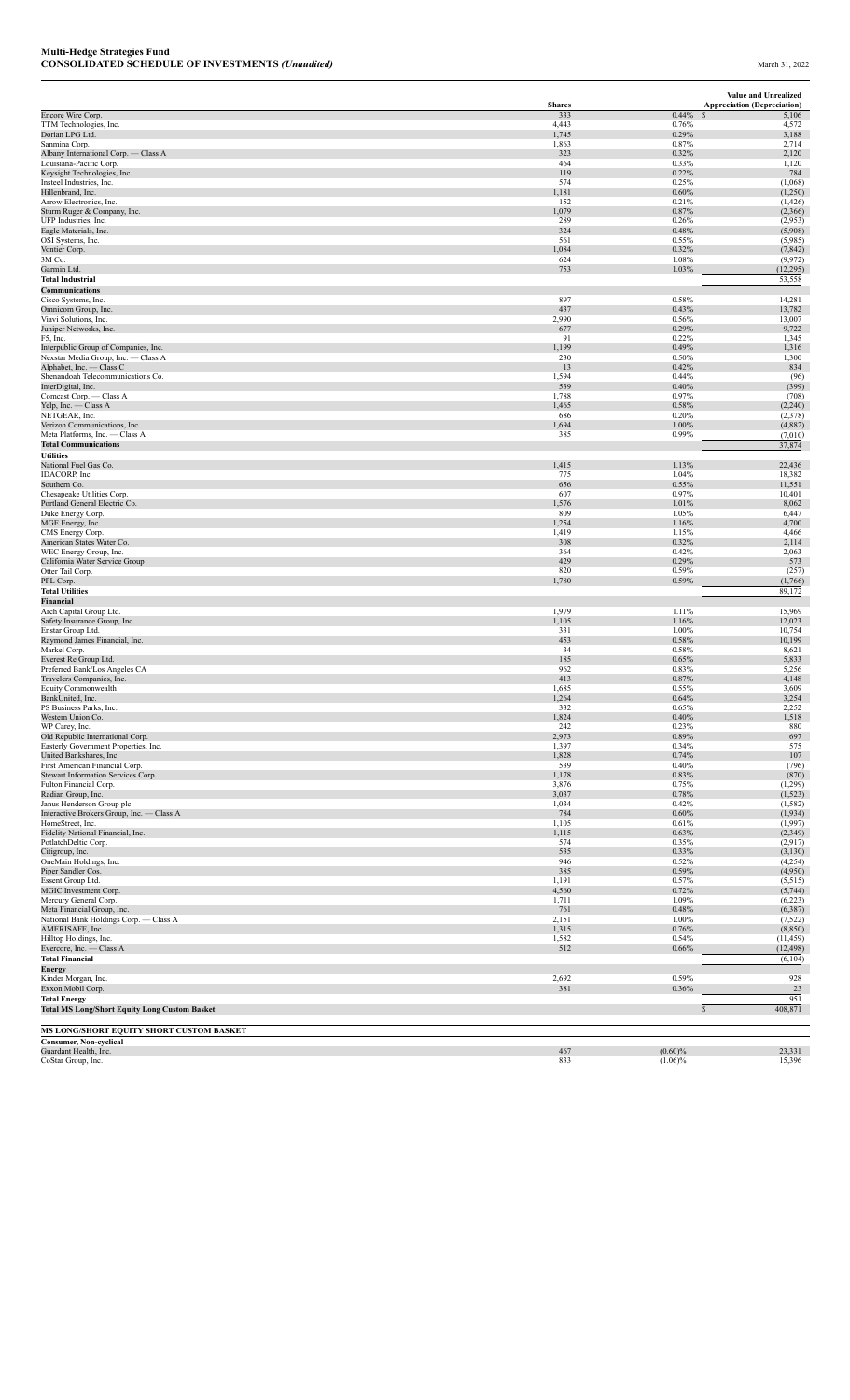|                                                                 |                        |                          | Value and Unrealized                         |
|-----------------------------------------------------------------|------------------------|--------------------------|----------------------------------------------|
| Viad Corp.                                                      | <b>Shares</b><br>1,175 | (0.79)%                  | <b>Appreciation (Depreciation)</b><br>10,051 |
| Equifax, Inc.                                                   | 228                    | (1.02)%                  | 5,899                                        |
| Driven Brands Holdings, Inc.                                    | 2,387                  | (1.19)%                  | 4,338                                        |
| TransUnion<br>Dun & Bradstreet Holdings, Inc.                   | 400<br>1,709           | (0.78)%<br>(0.57)%       | 3,239<br>2,956                               |
| ASGN, Inc.                                                      | 360                    | $(0.80)\%$               | 2,513                                        |
| Natera, Inc.                                                    | 151<br>45              | $(0.12)\%$<br>$(0.36)\%$ | 2,506<br>453                                 |
| Cooper Companies, Inc.<br>Intellia Therapeutics, Inc.           | 104                    | $(0.14)\%$               | (84)                                         |
| Booz Allen Hamilton Holding Corp.                               | 379                    | (0.63)%                  | (669)                                        |
| Verisk Analytics, Inc. - Class A                                | 292<br>51              | (1.19)%                  | (886)                                        |
| UnitedHealth Group, Inc.<br>Cintas Corp.                        | 239                    | (0.49)%<br>$(1.93)\%$    | (1,306)<br>(2,928)                           |
| Rollins, Inc.                                                   | 1,408                  | $(0.93)\%$               | (3,255)                                      |
| Sysco Corp.                                                     | 556                    | $(0.86)\%$               | (3,573)                                      |
| Bunge Ltd.<br>Quanta Services, Inc.                             | 406<br>244             | $(0.85)\%$<br>(0.61)%    | (4, 544)<br>(5,503)                          |
| <b>Total Consumer, Non-cyclical</b>                             |                        |                          | 47,934                                       |
| Communications                                                  |                        |                          |                                              |
| Lyft, Inc. - Class A                                            | 1,158                  | (0.84)%                  | 4,344                                        |
| Okta, Inc.<br>Airbnb, Inc. - Class A                            | 56<br>62               | $(0.16)\%$<br>$(0.20)\%$ | 2,444<br>1,214                               |
| Trade Desk, Inc. - Class A                                      | 187                    | $(0.25)\%$               | (441)                                        |
| Palo Alto Networks, Inc.                                        | 18                     | (0.21)%                  | (871)                                        |
| DoorDash, Inc. - Class A<br><b>Total Communications</b>         | 174                    | (0.39)%                  | (3,272)<br>3,418                             |
| <b>Consumer, Cyclical</b>                                       |                        |                          |                                              |
| United Airlines Holdings, Inc.                                  | 1,155                  | (1.01)%                  | 11,927                                       |
| Delta Air Lines, Inc.                                           | 1,361                  | (1.02)%                  | 9,751                                        |
| MillerKnoll, Inc.<br>IAA, Inc.                                  | 2,273<br>576           | (1.49)%<br>(0.42)%       | 5,969<br>5,815                               |
| Freshpet, Inc.                                                  | 192                    | (0.37)%                  | 5,174                                        |
| <b>MGM Resorts International</b>                                | 549                    | (0.44)%                  | 810                                          |
| American Airlines Group, Inc.<br>Copart, Inc.                   | 3,801<br>623           | $(1.31)\%$<br>$(1.48)\%$ | 54<br>14                                     |
| Southwest Airlines Co.                                          | 744                    | $(0.65)\%$               | (394)                                        |
| JetBlue Airways Corp.                                           | 1,350                  | $(0.38)\%$               | (595)                                        |
| Royal Caribbean Cruises Ltd.<br>Hilton Worldwide Holdings, Inc. | 226<br>162             | $(0.36)\%$<br>(0.47)%    | (1,084)<br>(1,129)                           |
| Carnival Corp.                                                  | 839                    | $(0.32)\%$               | (1, 372)                                     |
| Lululemon Athletica, Inc.                                       | 61                     | (0.42)%                  | (3,203)                                      |
| <b>Total Consumer, Cyclical</b>                                 |                        |                          | 31,737                                       |
| Financial<br>Americold Realty Trust                             | 1,139                  | (0.60)%                  | 9,903                                        |
| Western Alliance Bancorporation                                 | 587                    | (0.92)%                  | 9,821                                        |
| SVB Financial Group                                             | 61                     | $(0.65)\%$               | 6,619                                        |
| Sun Communities, Inc.<br>Equinix, Inc.                          | 385<br>88              | $(1.28)\%$<br>$(1.24)\%$ | 5,735<br>4,351                               |
| Bank of New York Mellon Corp.                                   | 364                    | $(0.34)\%$               | 4,038                                        |
| Invitation Homes, Inc.                                          | 1,678                  | $(1.28)\%$               | 3,417                                        |
| Equitable Holdings, Inc.<br>Regions Financial Corp.             | 2,354<br>1,075         | $(1.38)\%$<br>$(0.45)\%$ | 2,207<br>1,489                               |
| <b>RLJ</b> Lodging Trust                                        | 5,442                  | $(1.45)\%$               | 1,361                                        |
| Signature Bank                                                  | 131                    | (0.73)%                  | 854                                          |
| State Street Corp.<br>First Republic Bank                       | 863<br>171             | $(1.42)\%$<br>(0.53)%    | 680<br>431                                   |
| Safehold, Inc.                                                  | 425                    | $(0.45)\%$               | 374                                          |
| Park Hotels & Resorts, Inc.                                     | 3,606                  | $(1.33)\%$               | 259                                          |
| UDR, Inc.<br>Wells Fargo & Co.                                  | 507<br>815             | (0.55)%<br>$(0.75)\%$    | 118<br>105                                   |
| Northern Trust Corp.                                            | 488                    | $(1.08)\%$               | 70                                           |
| Bank of America Corp.                                           | 577                    | $(0.45)\%$               | (245)                                        |
| Sunstone Hotel Investors, Inc.<br>Zions Bancorp North America   | 4,175                  | $(0.93)\%$<br>(1.09)%    | (315)<br>(417)                               |
| Digital Realty Trust, Inc.                                      | 878<br>170             | $(0.46)\%$               | (465)                                        |
| Goldman Sachs Group, Inc.                                       | 190                    | (1.19)%                  | (495)                                        |
| CBRE Group, Inc. - Class A<br>Crown Castle International Corp.  | 344<br>317             | (0.60)%<br>(1.11)%       | (520)<br>(1,026)                             |
| Lincoln National Corp.                                          | 325                    | (0.40)%                  | (1,104)                                      |
| KKR & Company, Inc. - Class A                                   | 618                    | (0.68)%                  | (1,608)                                      |
| Apple Hospitality REIT, Inc.                                    | 1,044                  | $(0.36)\%$               | (2,023)                                      |
| Ryman Hospitality Properties, Inc.<br>SBA Communications Corp.  | 598<br>137             | $(1.05)\%$<br>(0.89)%    | (2,051)<br>(2,908)                           |
| Xenia Hotels & Resorts, Inc.                                    | 1,753                  | (0.64)%                  | (3,172)                                      |
| Apartment Income REIT Corp.                                     | 1,762                  | (1.78)%                  | (4,111)                                      |
| Comerica, Inc.<br>Ventas, Inc.                                  | 769<br>885             | $(1.32)\%$<br>(1.04)%    | (4,212)<br>(5,251)                           |
| Welltower, Inc.                                                 | 726                    | $(1.32)\%$               | (6,874)                                      |
| Pebblebrook Hotel Trust                                         | 2,513                  | (1.17)%                  | (7,006)                                      |
| Kennedy-Wilson Holdings, Inc.<br>Iron Mountain, Inc.            | 3,910<br>1,252         | (1.81)%<br>$(1.31)\%$    | (7,067)<br>(9, 427)                          |
| Howard Hughes Corp.                                             | 770                    | (1.51)%                  | (9,679)                                      |
| Outfront Media, Inc.                                            | 2,468                  | $(1.33)\%$               | (9,999)                                      |
| Host Hotels & Resorts, Inc.                                     | 4,521                  | $(1.66)\%$               | (11,076)                                     |
| <b>Total Financial</b><br><b>Utilities</b>                      |                        |                          | (39, 219)                                    |
| Entergy Corp.                                                   | 511                    | (1.13)%                  | (2,799)                                      |
| Black Hills Corp.                                               | 1,296                  | (1.89)%                  | (11, 179)                                    |
| ONE Gas, Inc.<br>CenterPoint Energy, Inc.                       | 1,081<br>3,274         | (1.81)%<br>(1.90)%       | (11, 522)<br>(13, 338)                       |
| Atmos Energy Corp.                                              | 815                    | $(1.84)\%$               | (14,201)                                     |
| Edison International                                            | 1,421                  | (1.89)%                  | (16, 131)                                    |
| <b>Total Utilities</b>                                          |                        |                          | (69, 170)                                    |
| <b>Technology</b><br>Ceridian HCM Holding, Inc.                 | 469                    | (0.61)%                  | 8,196                                        |
| Atlassian Corporation plc - Class A                             | 44                     | $(0.24)\%$               | 239                                          |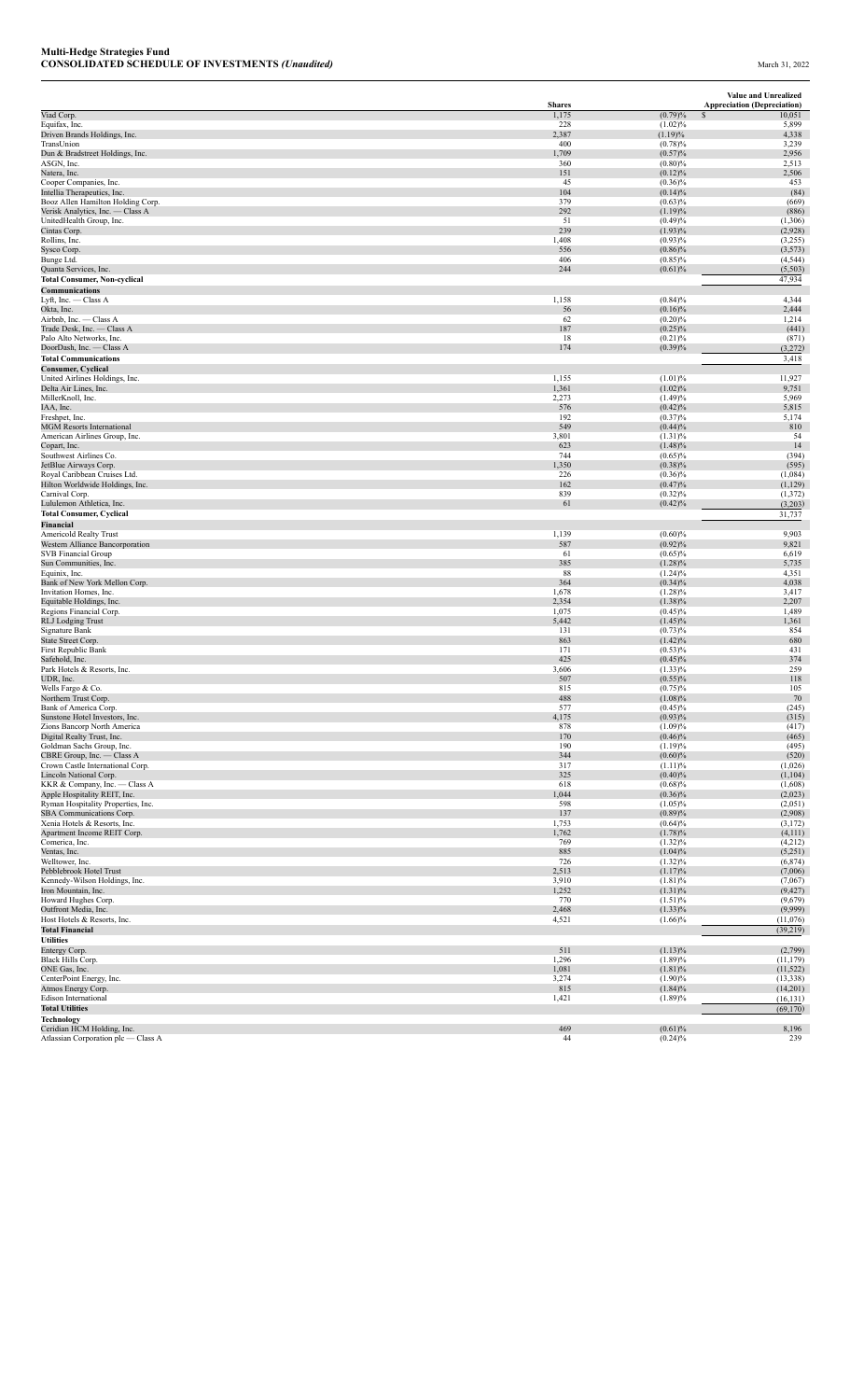|                                                       | <b>Shares</b> |            | <b>Value and Unrealized</b><br><b>Appreciation (Depreciation)</b> |
|-------------------------------------------------------|---------------|------------|-------------------------------------------------------------------|
| Datadog, Inc. - Class A                               | 129           | $(0.37)\%$ | $\mathcal{S}$<br>(768)                                            |
| Bill.com Holdings, Inc.                               | 85            | $(0.37)\%$ | (1,100)                                                           |
| Zscaler, Inc.                                         | 86            | (0.39)%    | (1,633)                                                           |
| Cloudflare, Inc. - Class A                            | 164           | $(0.37)\%$ | (1, 804)                                                          |
| Leidos Holdings, Inc.                                 | 239           | (0.49)%    | (4,052)                                                           |
| Crowdstrike Holdings, Inc. - Class A                  | 95            | (0.41)%    | (4, 392)                                                          |
| MongoDB, Inc.                                         | 55            | $(0.46)\%$ | (4, 555)                                                          |
| KBR, Inc.                                             | 1,402         | $(1.45)\%$ | (16, 718)                                                         |
| <b>Total Technology</b>                               |               |            | (26, 587)                                                         |
| Industrial                                            |               |            |                                                                   |
| Stericycle, Inc.                                      | 1,105         | $(1.23)\%$ | 15,145                                                            |
| Boeing Co.                                            | 373           | $(1.35)\%$ | 13,670                                                            |
| MSA Safety, Inc.                                      | 223           | $(0.56)\%$ | 1,590                                                             |
| Jacobs Engineering Group, Inc.                        | 629           | $(1.64)\%$ | 1,158                                                             |
| J.B. Hunt Transport Services, Inc.                    | 159           | $(0.60)\%$ | 445                                                               |
| CH Robinson Worldwide, Inc.                           | 344           | (0.70)%    | (322)                                                             |
| TransDigm Group, Inc.                                 | 48            | (0.59)%    | (508)                                                             |
| General Electric Co.                                  | 352           | (0.61)%    | (783)                                                             |
| Republic Services, Inc. - Class A                     | 275           | (0.69)%    | (3,850)                                                           |
| Waste Management, Inc.                                | 265           | $(0.80)\%$ | (4,689)                                                           |
| Howmet Aerospace, Inc.                                | 1,343         | (0.91)%    | (5, 383)                                                          |
| Tetra Tech. Inc.                                      | 338           | $(1.06)\%$ | (9, 322)                                                          |
| Casella Waste Systems, Inc. - Class A                 | 882           | $(1.46)\%$ | (18, 562)                                                         |
| <b>Total Industrial</b>                               |               |            | (11, 411)                                                         |
| Energy                                                |               |            |                                                                   |
| NOV. Inc.                                             | 2,043         | (0.76)%    | (7, 801)                                                          |
| Range Resources Corp.                                 | 966           | $(0.56)\%$ | (12, 297)                                                         |
| Patterson-UTI Energy, Inc.                            | 4,196         | $(1.23)\%$ | (30, 428)                                                         |
| Halliburton Co.                                       | 2,779         | $(1.99)\%$ | (37,990)                                                          |
| <b>Total Energy</b>                                   |               |            | (88, 516)                                                         |
| <b>Total MS Long/Short Equity Short Custom Basket</b> |               |            | (151, 814)                                                        |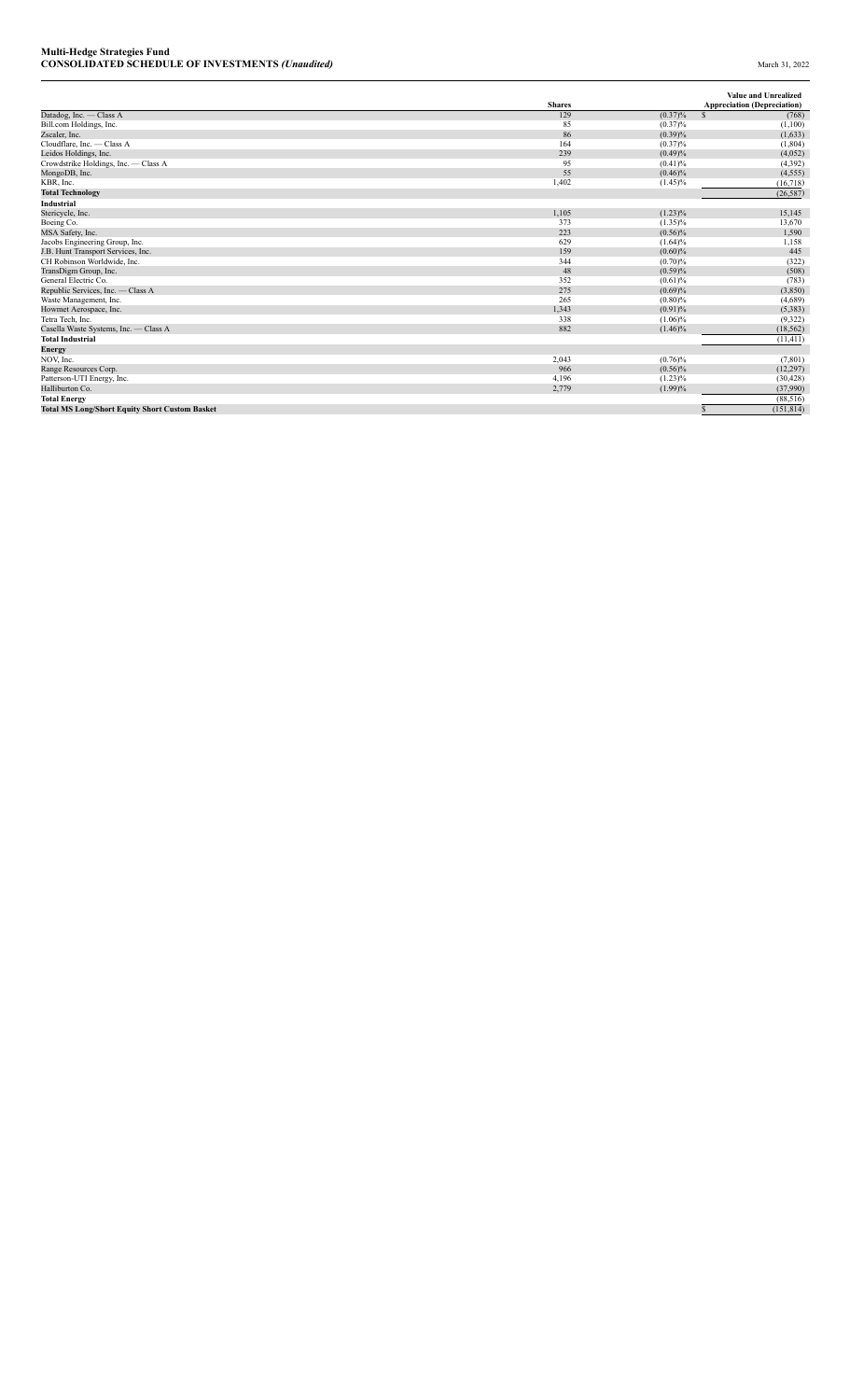|                                                                           |               | <b>Percentage Notional</b> | Value and Unrealized<br>Appreciation |
|---------------------------------------------------------------------------|---------------|----------------------------|--------------------------------------|
| GS LONG/SHORT EQUITY LONG CUSTOM BASKET                                   | <b>Shares</b> | Amount                     | (Depreciation)                       |
| <b>Consumer, Non-cyclical</b>                                             |               |                            |                                      |
| Amphastar Pharmaceuticals, Inc.                                           | 1,783         | $0.70\%$ \$                | 27,667                               |
| Innoviva, Inc.<br>AbbVie, Inc.                                            | 3,612<br>492  | 0.78%<br>0.92%             | 23,873<br>21,475                     |
| United Therapeutics Corp.                                                 | 176           | 0.37%                      | 14,438                               |
| Regeneron Pharmaceuticals, Inc.<br>Bristol-Myers Squibb Co.               | 96<br>1,340   | 0.78%<br>1.13%             | 14,256<br>13,722                     |
| Amgen, Inc.                                                               | 335           | 0.94%                      | 13,174                               |
| Vertex Pharmaceuticals, Inc.                                              | 188           | 0.57%                      | 12,183                               |
| Prestige Consumer Healthcare, Inc.<br>Molson Coors Beverage Co. - Class B | 823<br>906    | 0.50%<br>0.56%             | 12,160<br>11,666                     |
| Johnson & Johnson                                                         | 549           | 1.13%                      | 9,391                                |
| Eagle Pharmaceuticals, Inc.                                               | 1,134         | 0.65%                      | 8,816                                |
| Hologic, Inc.<br>Quest Diagnostics, Inc.                                  | 1,020<br>308  | 0.91%<br>0.49%             | 8,362<br>3,755                       |
| Perdoceo Education Corp.                                                  | 6,047         | 0.80%                      | 3,477                                |
| Merck & Company, Inc.                                                     | 469           | 0.45%                      | 3,380                                |
| Corteva, Inc.<br>Exelixis, Inc.                                           | 381<br>1,279  | 0.25%<br>0.34%             | 3,370<br>2,701                       |
| Incyte Corp.                                                              | 710           | 0.65%                      | 2,161                                |
| John B Sanfilippo & Son, Inc.                                             | 1,085<br>590  | 1.05%                      | 1,647<br>1,534                       |
| Halozyme Therapeutics, Inc.<br>Royalty Pharma plc - Class A               | 899           | 0.27%<br>0.41%             | 278                                  |
| Premier, Inc. - Class A                                                   | 505           | 0.21%                      | (890)                                |
| Waters Corp.<br><b>Abbott Laboratories</b>                                | 107<br>340    | 0.38%                      | (1,015)                              |
| Laboratory Corporation of America Holdings                                | 109           | 0.47%<br>0.33%             | (1,055)<br>(1, 393)                  |
| Pfizer, Inc.                                                              | 565           | 0.34%                      | (2,775)                              |
| EVERTEC, Inc.                                                             | 1,024         | 0.49%                      | (4, 867)                             |
| Gilead Sciences, Inc.<br>USANA Health Sciences, Inc.                      | 1,501<br>615  | 1.03%<br>0.57%             | (5, 448)<br>(11, 338)                |
| Bio-Rad Laboratories, Inc. - Class A                                      | 95            | 0.62%                      | (11,661)                             |
| Vanda Pharmaceuticals, Inc.                                               | 3,159         | 0.41%                      | (15, 152)                            |
| <b>Total Consumer, Non-cyclical</b><br><b>Consumer, Cyclical</b>          |               |                            | 157,892                              |
| AutoZone, Inc.                                                            | 48            | 1.14%                      | 24,021                               |
| AutoNation, Inc.                                                          | 251           | 0.29%                      | 8,430                                |
| Brunswick Corp.                                                           | 407           | 0.38%                      | 8,348                                |
| Gentex Corp.<br>Cummins, Inc.                                             | 3,152<br>304  | 1.07%<br>0.72%             | 7,121<br>6,771                       |
| Ethan Allen Interiors, Inc.                                               | 1,739         | 0.53%                      | 3,503                                |
| Allison Transmission Holdings, Inc.                                       | 1,508         | 0.69%                      | 2,926                                |
| Methode Electronics, Inc.<br>Tapestry, Inc.                               | 688<br>665    | 0.34%<br>0.29%             | 550<br>(136)                         |
| Columbia Sportswear Co.                                                   | 415           | 0.44%                      | (143)                                |
| Zumiez, Inc.                                                              | 593           | 0.26%                      | (1, 729)                             |
| Dolby Laboratories, Inc. - Class A<br>Autoliv, Inc.                       | 707<br>290    | 0.64%<br>0.26%             | (2,767)<br>(2,929)                   |
| Buckle, Inc.                                                              | 536           | 0.21%                      | (3,268)                              |
| MarineMax, Inc.                                                           | 444           | 0.21%                      | (3, 543)                             |
| Haverty Furniture Companies, Inc.<br>Shoe Carnival, Inc.                  | 637<br>639    | 0.20%<br>0.22%             | (3, 728)<br>(4, 613)                 |
| Tri Pointe Homes, Inc.                                                    | 1,734         | 0.40%                      | (4, 725)                             |
| Jack in the Box, Inc.                                                     | 315           | 0.34%                      | (4,799)                              |
| LKQ Corp.<br>PulteGroup, Inc.                                             | 610<br>613    | 0.32%<br>0.30%             | (6, 186)<br>(6,710)                  |
| NVR, Inc.                                                                 | 16            | 0.83%                      | (7,885)                              |
| Toll Brothers, Inc.                                                       | 474           | 0.26%                      | (8,970)                              |
| Acushnet Holdings Corp.<br>Whirlpool Corp.                                | 1,025<br>442  | 0.48%<br>0.88%             | (9, 322)<br>(19.344)                 |
| <b>Total Consumer, Cyclical</b>                                           |               |                            | (29, 127)                            |
| <b>Basic Materials</b>                                                    |               |                            |                                      |
| Westlake Corp.<br>LyondellBasell Industries N.V. - Class A                | 533<br>710    | 0.76%<br>0.85%             | 16,016<br>8,234                      |
| Dow, Inc.                                                                 | 1,169         | 0.86%                      | 8,063                                |
| AdvanSix, Inc.                                                            | 685           | 0.41%                      | 5,062                                |
| NewMarket Corp.<br>Reliance Steel & Aluminum Co.                          | 74<br>187     | 0.28%<br>0.40%             | 894<br>(814)                         |
| Minerals Technologies, Inc.                                               | 608           | 0.47%                      | (2,110)                              |
| International Paper Co.                                                   | 1,342         | 0.72%                      | (2,176)                              |
| <b>Total Basic Materials</b>                                              |               |                            | 33,169                               |
| Technology<br>CSG Systems International, Inc.                             | 1,480         | 1.09%                      | 26,582                               |
| Rambus, Inc.                                                              | 2,019         | 0.75%                      | 23,659                               |
| NetApp, Inc.                                                              | 537           | 0.52%                      | 16,461                               |
| ExlService Holdings, Inc.<br>Lumentum Holdings, Inc.                      | 192<br>264    | 0.32%<br>0.30%             | 7,035<br>4,004                       |
| Akamai Technologies, Inc.                                                 | 241           | 0.33%                      | 1,624                                |
| Dropbox, Inc. - Class A                                                   | 835           | 0.22%                      | 1,166                                |
| Genpact Ltd.<br>Progress Software Corp.                                   | 434<br>709    | 0.22%<br>0.39%             | 717<br>509                           |
| NetScout Systems, Inc.                                                    | 603           | 0.22%                      | 354                                  |
| SS&C Technologies Holdings, Inc.                                          | 242           | 0.21%                      | (187)                                |
| Skyworks Solutions, Inc.<br>Ziff Davis, Inc.                              | 135<br>251    | 0.21%<br>0.28%             | (309)<br>(460)                       |
| Intel Corp.                                                               | 712           | 0.41%                      | (511)                                |
| Qorvo, Inc.                                                               | 140           | 0.20%                      | (1,068)                              |
| CommVault Systems, Inc.<br>Xperi Holding Corp.                            | 285<br>2,120  | 0.22%<br>0.43%             | (3,603)<br>(5,719)                   |
| <b>Total Technology</b>                                                   |               |                            | 70,254                               |
| Industrial                                                                |               |                            |                                      |
| Mueller Industries, Inc.                                                  | 1,608         | 1.01%                      | 17,738                               |
| Snap-on, Inc.<br>Owens Corning                                            | 375<br>310    | 0.89%<br>0.33%             | 17,443<br>14,004                     |
| Knowles Corp.                                                             | 4,289         | 1.07%                      | 10,743                               |
| Packaging Corporation of America                                          | 428           | 0.77%                      | 9,763                                |
| Vishay Intertechnology, Inc.<br>Crane Co.                                 | 4,843<br>433  | 1.10%<br>0.54%             | 9,650<br>5,806                       |
| Encore Wire Corp.                                                         | 333           | 0.44%                      | 5,342                                |
| TTM Technologies, Inc.                                                    | 4,443         | 0.76%                      | 4,479                                |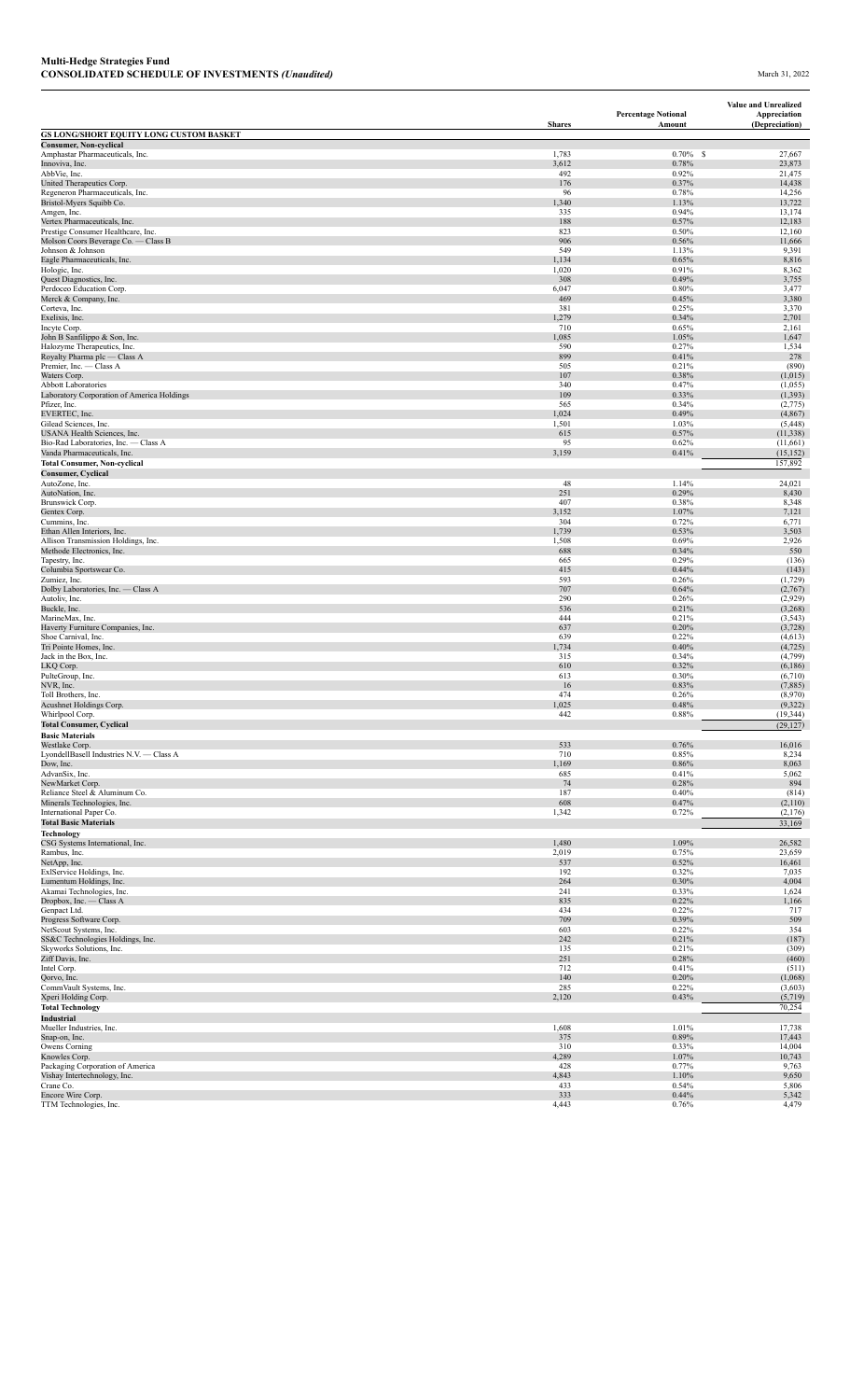|                                                                             |                        | <b>Percentage Notional</b> | Value and Unrealized<br>Appreciation     |
|-----------------------------------------------------------------------------|------------------------|----------------------------|------------------------------------------|
| Dorian LPG Ltd.                                                             | <b>Shares</b><br>1,745 | Amount<br>0.29%            | (Depreciation)<br>$\mathcal{S}$<br>3,179 |
| Sanmina Corp.                                                               | 1,863                  | 0.87%                      | 2,805                                    |
| Albany International Corp. - Class A                                        | 323                    | 0.32%                      | 2,115                                    |
| Louisiana-Pacific Corp.                                                     | 464<br>119             | 0.33%                      | 1,102                                    |
| Keysight Technologies, Inc.<br>Insteel Industries, Inc.                     | 574                    | 0.22%<br>0.25%             | 743<br>(554)                             |
| Hillenbrand, Inc.                                                           | 1,181                  | 0.60%                      | (1, 156)                                 |
| Arrow Electronics, Inc.                                                     | 152                    | 0.21%                      | (1, 423)                                 |
| Sturm Ruger & Company, Inc.                                                 | 1,079                  | 0.87%                      | (2,780)                                  |
| UFP Industries, Inc.<br>Eagle Materials, Inc.                               | 289<br>324             | 0.26%<br>0.48%             | (3, 416)<br>(5,982)                      |
| OSI Systems, Inc.                                                           | 561                    | 0.55%                      | (6,002)                                  |
| Vontier Corp.                                                               | 1,084                  | 0.32%                      | (7, 799)                                 |
| 3M Co.                                                                      | 624                    | 1.08%                      | (9,938)                                  |
| Garmin Ltd.                                                                 | 753                    | 1.03%                      | (12, 316)                                |
| <b>Total Industrial</b>                                                     |                        |                            | 53,546                                   |
| Communications<br>Cisco Systems, Inc.                                       | 897                    | 0.58%                      | 14,294                                   |
| Omnicom Group, Inc.                                                         | 437                    | 0.43%                      | 13,779                                   |
| Viavi Solutions, Inc.                                                       | 2,990                  | 0.56%                      | 12,680                                   |
| Juniper Networks, Inc                                                       | 677                    | 0.29%                      | 9,799                                    |
| F5, Inc.                                                                    | 91                     | 0.22%                      | 1,338                                    |
| Interpublic Group of Companies, Inc.<br>Nexstar Media Group, Inc. - Class A | 1,199<br>230           | 0.49%<br>0.50%             | 1,264<br>1,262                           |
| Alphabet, Inc. - Class C                                                    | 13                     | 0.42%                      | 821                                      |
| Shenandoah Telecommunications Co.                                           | 1,594                  | 0.44%                      | (194)                                    |
| InterDigital, Inc.                                                          | 539                    | 0.40%                      | (429)                                    |
| Comcast Corp. - Class A                                                     | 1,788                  | 0.97%                      | (819)                                    |
| Yelp, Inc. — Class A<br>NETGEAR, Inc.                                       | 1,465<br>686           | 0.58%<br>0.20%             | (2,300)<br>(2, 454)                      |
| Verizon Communications, Inc.                                                | 1,694                  | 1.00%                      | (4,856)                                  |
| Meta Platforms, Inc. - Class A                                              | 386                    | 0.99%                      | (6,999)                                  |
| <b>Total Communications</b>                                                 |                        |                            | 37,186                                   |
| <b>Utilities</b>                                                            |                        |                            |                                          |
| National Fuel Gas Co.                                                       | 1,415                  | 1.13%<br>1.04%             | 22,364<br>18,411                         |
| IDACORP, Inc.<br>Southern Co.                                               | 775<br>656             | 0.55%                      | 11,414                                   |
| Chesapeake Utilities Corp.                                                  | 607                    | 0.97%                      | 10,281                                   |
| Portland General Electric Co.                                               | 1,576                  | 1.01%                      | 8,113                                    |
| Duke Energy Corp.                                                           | 809                    | 1.05%                      | 6,144                                    |
| MGE Energy, Inc.                                                            | 1,254                  | 1.16%                      | 4,726                                    |
| CMS Energy Corp.<br>American States Water Co.                               | 1,419<br>308           | 1.15%<br>0.32%             | 4,387<br>2,085                           |
| WEC Energy Group, Inc.                                                      | 364                    | 0.42%                      | 2,038                                    |
| California Water Service Group                                              | 429                    | 0.29%                      | 639                                      |
| Otter Tail Corp.                                                            | 820                    | 0.59%                      | (298)                                    |
| PPL Corp.                                                                   | 1,780                  | 0.59%                      | (1,709)                                  |
| <b>Total Utilities</b><br>Financial                                         |                        |                            | 88,595                                   |
| Arch Capital Group Ltd.                                                     | 1,979                  | 1.11%                      | 15,911                                   |
| Safety Insurance Group, Inc.                                                | 1,105                  | 1.16%                      | 12,030                                   |
| Enstar Group Ltd.                                                           | 331                    | 1.00%                      | 12,025                                   |
| Raymond James Financial, Inc.                                               | 453                    | 0.58%                      | 10,159                                   |
| Markel Corp.<br>Everest Re Group Ltd.                                       | 34<br>185              | 0.58%<br>0.65%             | 8,572<br>5,808                           |
| Preferred Bank/Los Angeles CA                                               | 962                    | 0.83%                      | 5,149                                    |
| Travelers Companies, Inc.                                                   | 413                    | 0.87%                      | 4,175                                    |
| Equity Commonwealth                                                         | 1,685                  | 0.55%                      | 3,588                                    |
| BankUnited, Inc.                                                            | 1,264                  | 0.64%                      | 2,924                                    |
| PS Business Parks, Inc.                                                     | 332                    | 0.65%                      | 2,297                                    |
| Western Union Co.<br>WP Carey, Inc.                                         | ,824<br>242            | 0.40%<br>0.23%             | 1,534<br>805                             |
| Old Republic International Corp.                                            | 2,973                  | 0.89%                      | 691                                      |
| Easterly Government Properties, Inc.                                        | 1,397                  | 0.34%                      | 480                                      |
| United Bankshares, Inc.                                                     | 1,828                  | 0.74%                      | 23                                       |
| First American Financial Corp.                                              | 539                    | 0.40%                      | (781)                                    |
| Stewart Information Services Corp.                                          | 1,178                  | 0.83%                      | (877)                                    |
| Fulton Financial Corp.<br>Janus Henderson Group plc                         | 3,876<br>1,034         | 0.75%<br>0.42%             | (1, 428)<br>(1, 576)                     |
| Radian Group, Inc.                                                          | 3,037                  | 0.78%                      | (1,649)                                  |
| HomeStreet, Inc.                                                            | 1,105                  | 0.61%                      | (1,950)                                  |
| Interactive Brokers Group, Inc. - Class A                                   | 784                    | 0.60%                      | (1,960)                                  |
| Fidelity National Financial, Inc.                                           | 1,115                  | 0.63%                      | (2,506)                                  |
| Citigroup, Inc.<br>PotlatchDeltic Corp.                                     | 535<br>574             | 0.33%<br>0.35%             | (3, 103)<br>(3,295)                      |
| OneMain Holdings, Inc.                                                      | 946                    | 0.52%                      | (4,238)                                  |
| Piper Sandler Cos.                                                          | 385                    | 0.59%                      | (4,930)                                  |
| Essent Group Ltd.                                                           | 1,191                  | 0.57%                      | (5,619)                                  |
| MGIC Investment Corp.                                                       | 4,560                  | 0.72%                      | (5,895)                                  |
| Mercury General Corp.                                                       | 1,711                  | 1.09%                      | (6, 429)                                 |
| Meta Financial Group, Inc.<br>National Bank Holdings Corp. - Class A        | 761<br>2,151           | 0.48%<br>1.00%             | (6, 436)<br>(7,378)                      |
| AMERISAFE, Inc.                                                             | 1,315                  | 0.76%                      | (8, 858)                                 |
| Hilltop Holdings, Inc.                                                      | 1,582                  | 0.54%                      | (11,508)                                 |
| Evercore, Inc. - Class A                                                    | 512                    | 0.66%                      | (12, 599)                                |
| <b>Total Financial</b>                                                      |                        |                            | (6, 844)                                 |
| Energy                                                                      |                        |                            |                                          |
| Kinder Morgan, Inc.<br>Exxon Mobil Corp.                                    | 2,692<br>381           | 0.59%<br>0.36%             | 925<br>(11)                              |
| <b>Total Energy</b>                                                         |                        |                            | 914                                      |
| <b>Total GS Long/Short Equity Long Custom Basket</b>                        |                        |                            | 405,585                                  |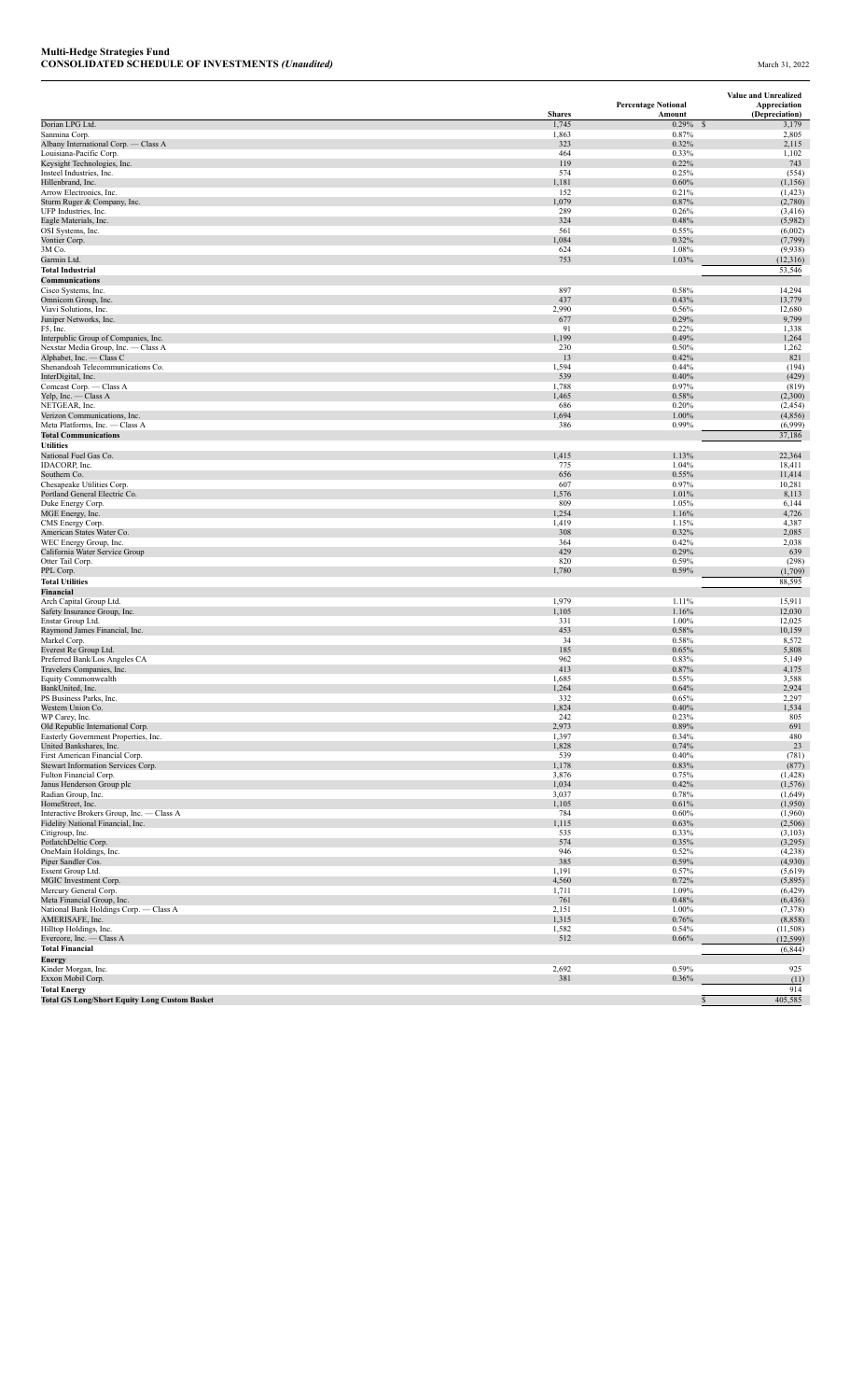| <b>GS LONG/SHORT EQUITY SHORT CUSTOM BASKET</b>                    |                |                            | Value and Unrealized    |
|--------------------------------------------------------------------|----------------|----------------------------|-------------------------|
|                                                                    |                | <b>Percentage Notional</b> | Appreciation            |
| <b>Consumer, Non-cyclical</b>                                      | <b>Shares</b>  | Amount                     | (Depreciation)          |
| Guardant Health, Inc.                                              | 467            | $(0.60)\%$                 | <sup>\$</sup><br>23,359 |
| CoStar Group, Inc.<br>Viad Corp.                                   | 833<br>1,175   | $(1.06)\%$<br>$(0.80)\%$   | 15,318<br>9,978         |
| Equifax, Inc.                                                      | 228            | $(1.04)\%$                 | 5,837                   |
| Driven Brands Holdings, Inc.<br>TransUnion                         | 2,387<br>400   | $(1.20)\%$<br>(0.79)%      | 4,321<br>3,205          |
| Dun & Bradstreet Holdings, Inc.                                    | 1,709          | (0.57)%                    | 2,885                   |
| Natera, Inc.                                                       | 151            | $(0.12)\%$                 | 2,516                   |
| ASGN, Inc.<br>Cooper Companies, Inc.                               | 360<br>45      | (0.81)%<br>$(0.36)\%$      | 2,484<br>464            |
| Intellia Therapeutics, Inc.                                        | 104            | $(0.14)\%$                 | (74)                    |
| Booz Allen Hamilton Holding Corp.                                  | 379            | (0.64)%                    | (653)                   |
| Verisk Analytics, Inc. - Class A<br>UnitedHealth Group, Inc.       | 292<br>51      | $(1.20)\%$<br>$(0.50)\%$   | (871)<br>(1, 324)       |
| Cintas Corp.                                                       | 239            | $(1.95)\%$                 | (3,024)                 |
| Rollins, Inc.<br>Sysco Corp.                                       | 1,407<br>556   | $(0.95)\%$<br>$(0.87)\%$   | (3,287)<br>(3, 459)     |
| Bunge Ltd.                                                         | 406            | $(0.86)\%$                 | (4, 497)                |
| Quanta Services, Inc.                                              | 244            | (0.62)%                    | (5, 477)                |
| <b>Total Consumer, Non-cyclical</b><br>Communications              |                |                            | 47,701                  |
| Lyft, Inc. - Class A                                               | 1,158          | $(0.85)\%$                 | 4,203                   |
| Okta, Inc.                                                         | 56             | $(0.16)\%$                 | 2,455                   |
| Airbnb, Inc. - Class A<br>Trade Desk, Inc. - Class A               | 62<br>187      | $(0.20)\%$<br>$(0.25)\%$   | 1,254<br>(430)          |
| Palo Alto Networks, Inc.                                           | 18             | (0.21)%                    | (864)                   |
| DoorDash, Inc. - Class A                                           | 174            | (0.39)%                    | (3,222)                 |
| <b>Total Communications</b>                                        |                |                            | 3,396                   |
| <b>Consumer, Cyclical</b><br>United Airlines Holdings, Inc.        | 1,155          | $(1.03)\%$                 | 11,949                  |
| Delta Air Lines, Inc.                                              | 1,361          | $(1.03)\%$                 | 9,763                   |
| MillerKnoll, Inc.                                                  | 2,273          | (1.51)%                    | 5,951                   |
| IAA, Inc.<br>Freshpet, Inc.                                        | 576<br>192     | (0.42)%<br>$(0.38)\%$      | 5,769<br>5,196          |
| <b>MGM Resorts International</b>                                   | 549            | (0.44)%                    | 798                     |
| American Airlines Group, Inc.                                      | 3,801          | $(1.33)\%$                 | $\overline{4}$          |
| Copart, Inc.<br>Southwest Airlines Co.                             | 623<br>744     | $(1.50)\%$<br>$(0.65)\%$   | (18)<br>(405)           |
| JetBlue Airways Corp.                                              | 1,350          | $(0.39)\%$                 | (619)                   |
| Royal Caribbean Cruises Ltd.                                       | 226            | $(0.36)\%$                 | (1,083)                 |
| Hilton Worldwide Holdings, Inc.<br>Carnival Corp.                  | 162<br>839     | (0.47)%<br>$(0.33)\%$      | (1, 129)<br>(1, 381)    |
| Lululemon Athletica, Inc.                                          | 61             | $(0.43)\%$                 | (3,191)                 |
| <b>Total Consumer, Cyclical</b>                                    |                |                            | 31,604                  |
| Financial<br>Americold Realty Trust                                | 1,139          | (0.61)%                    | 9,852                   |
| Western Alliance Bancorporation                                    | 587            | $(0.93)\%$                 | 9,816                   |
| <b>SVB Financial Group</b>                                         | 61             | $(0.65)\%$                 | 6,683                   |
| Sun Communities, Inc.<br>Equinix, Inc.                             | 385<br>88      | (1.29)%<br>$(1.25)\%$      | 5,688<br>4,273          |
| Bank of New York Mellon Corp.                                      | 364            | $(0.35)\%$                 | 4,036                   |
| Invitation Homes, Inc.                                             | 1,678          | $(1.29)\%$                 | 3,405                   |
| Equitable Holdings, Inc.<br>Regions Financial Corp.                | 2,354<br>1,075 | $(1.40)\%$<br>$(0.46)\%$   | 2,206<br>1,573          |
| RLJ Lodging Trust                                                  | 5,442          | (1.47)%                    | 1,071                   |
| Signature Bank                                                     | 131            | (0.74)%                    | 843                     |
| <b>State Street Corp</b><br>Safehold, Inc.                         | 863<br>425     | (1.44)%<br>$(0.45)\%$      | 709<br>497              |
| <b>First Republic Bank</b>                                         | 171            | $(0.53)\%$                 | 476                     |
| Park Hotels & Resorts, Inc.                                        | 3,606          | $(1.35)\%$                 | 320                     |
| Wells Fargo & Co.<br>UDR, Inc.                                     | 815<br>507     | $(0.76)\%$<br>$(0.56)\%$   | 85<br>78                |
| Zions Bancorp North America                                        | 878            | $(1.10)\%$                 | (59)                    |
| Bank of America Corp.<br>Northern Trust Corp.                      | 577<br>488     | $(0.46)\%$<br>(1.09)%      | (222)<br>(254)          |
| CBRE Group, Inc. - Class A                                         | 344            | $(0.60)\%$                 | (442)                   |
| Digital Realty Trust, Inc.                                         | 170            | $(0.46)\%$                 | (457)                   |
| Sunstone Hotel Investors, Inc.<br>Lincoln National Corp.           | 4,175<br>325   | $(0.94)\%$<br>(0.41)%      | (459)<br>(1,075)        |
| Crown Castle International Corp.                                   | 317            | $(1.12)\%$                 | (1,079)                 |
| KKR & Company, Inc. - Class A                                      | 618            | (0.69)%                    | (1,501)                 |
| Apple Hospitality REIT, Inc.<br>Ryman Hospitality Properties, Inc. | 1,044<br>598   | $(0.36)\%$<br>$(1.06)\%$   | (2,043)<br>(2,067)      |
| Xenia Hotels & Resorts, Inc.                                       | 1,753          | $(0.65)\%$                 | (2,671)                 |
| SBA Communications Corp.                                           | 137            | $(0.90)\%$                 | (3,001)                 |
| Comerica, Inc.<br>Apartment Income REIT Corp.                      | 769<br>1,762   | $(1.33)\%$<br>(1.81)%      | (4,087)<br>(4, 357)     |
| Ventas, Inc.                                                       | 885            | $(1.05)\%$                 | (5,217)                 |
| Welltower, Inc.                                                    | 726            | $(1.34)\%$                 | (6,869)                 |
| Pebblebrook Hotel Trust<br>Kennedy-Wilson Holdings, Inc.           | 2,513<br>3,910 | $(1.18)\%$<br>$(1.83)\%$   | (7,066)<br>(7, 152)     |
| Iron Mountain, Inc.                                                | 1,252          | $(1.33)\%$                 | (9, 516)                |
| Howard Hughes Corp.                                                | 770            | $(1.53)\%$                 | (9,611)                 |
| Outfront Media, Inc.<br>Host Hotels & Resorts, Inc.                | 2,468<br>4,521 | $(1.35)\%$<br>$(1.68)\%$   | (9,994)<br>(11, 126)    |
| <b>Total Financial</b>                                             |                |                            | (38, 714)               |
| <b>Utilities</b>                                                   |                |                            |                         |
| Entergy Corp.<br>Black Hills Corp.                                 | 511<br>1,296   | (1.14)%<br>(1.91)%         | (2,715)<br>(11,340)     |
| ONE Gas, Inc.                                                      | 1,081          | $(1.83)\%$                 | (11, 546)               |
| CenterPoint Energy, Inc.                                           | 3,274          | $(1.92)\%$                 | (13, 371)               |
| Atmos Energy Corp.<br><b>Edison International</b>                  | 815<br>1,421   | (1.87)%<br>(1.91)%         | (14,249)<br>(16, 252)   |
| <b>Total Utilities</b>                                             |                |                            | (69, 473)               |
| <b>Technology</b>                                                  |                |                            |                         |
| Ceridian HCM Holding, Inc.                                         | 469            | (0.61)%                    | 8,223                   |
| Atlassian Corporation plc - Class A<br>Datadog, Inc. - Class A     | 44<br>129      | $(0.25)\%$<br>$(0.37)\%$   | 155<br>(757)            |
| Bill.com Holdings, Inc.                                            | 85             | $(0.37)\%$                 | (1,236)                 |
| Zscaler, Inc.                                                      | 86             | $(0.40)\%$<br>$(0.38)\%$   | (1,608)<br>(1,790)      |
| Cloudflare, Inc. - Class A<br>Leidos Holdings, Inc.                | 164<br>239     | $(0.50)\%$                 | (4,050)                 |
| Crowdstrike Holdings, Inc. - Class A                               | 95             | (0.41)%                    | (4,392)                 |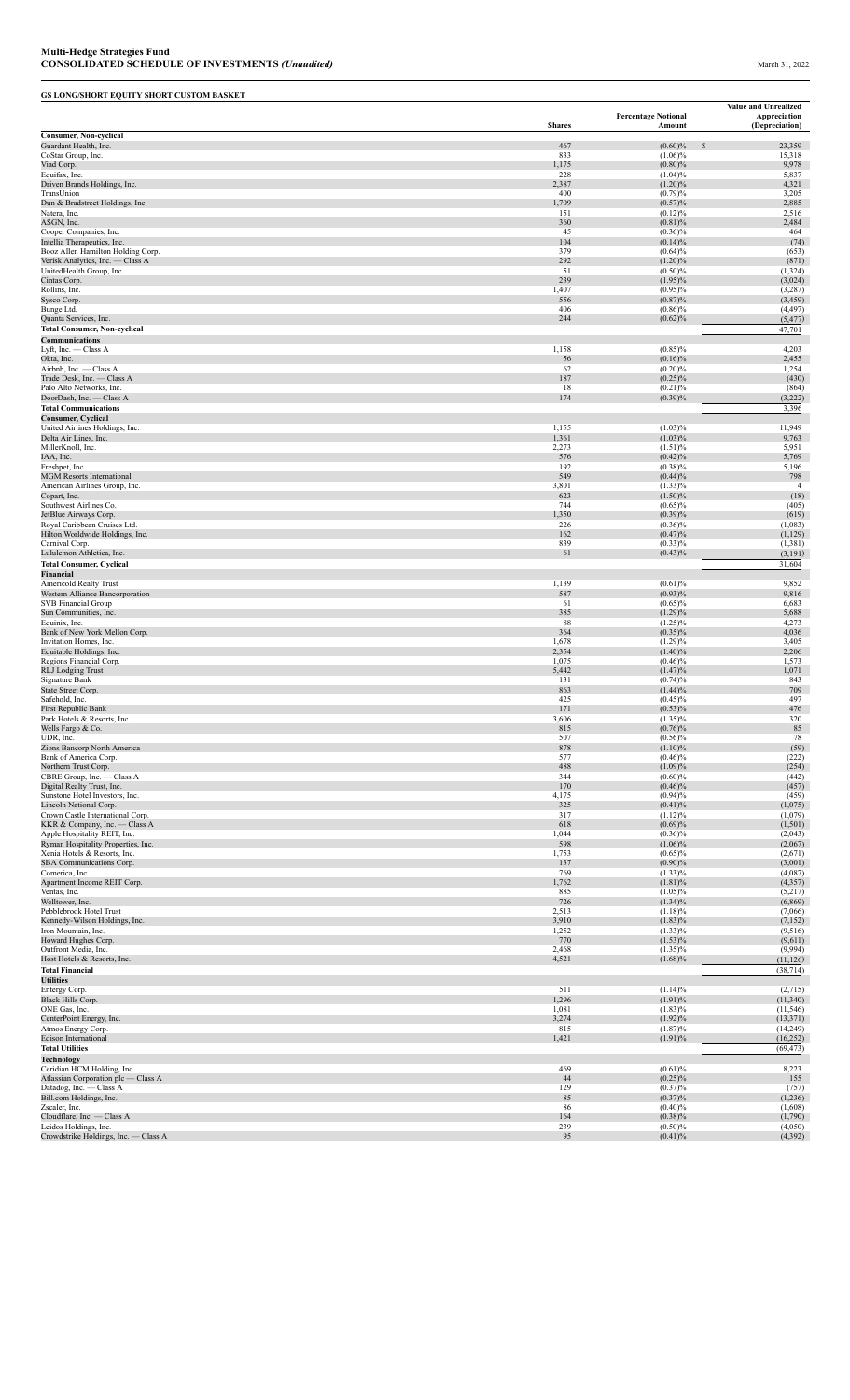|                                                       |               | <b>Percentage Notional</b> | <b>Value and Unrealized</b><br>Appreciation |
|-------------------------------------------------------|---------------|----------------------------|---------------------------------------------|
|                                                       | <b>Shares</b> | Amount                     | (Depreciation)                              |
| MongoDB, Inc.                                         | 55            | (0.47)%                    | $\mathbf{s}$<br>(4,540)                     |
| KBR, Inc.                                             | 1,402         | (1.47)%                    | (16,710)                                    |
| <b>Total Technology</b>                               |               |                            | (26,705)                                    |
| Industrial                                            |               |                            |                                             |
| Stericycle, Inc.                                      | 1,105         | $(1.25)\%$                 | 15,127                                      |
| Boeing Co.                                            | 373           | $(1.37)\%$                 | 13,661                                      |
| MSA Safety, Inc.                                      | 223           | (0.57)%                    | 1,512                                       |
| Jacobs Engineering Group, Inc.                        | 629           | $(1.66)\%$                 | 1,165                                       |
| J.B. Hunt Transport Services, Inc.                    | 159           | $(0.61)$ %                 | 439                                         |
| CH Robinson Worldwide, Inc.                           | 344           | (0.71)%                    | (440)                                       |
| TransDigm Group, Inc.                                 | 48            | $(0.60)\%$                 | (517)                                       |
| General Electric Co.                                  | 352           | (0.62)%                    | (756)                                       |
| Republic Services, Inc. - Class A                     | 275           | (0.70)%                    | (3,880)                                     |
| Waste Management, Inc.                                | 265           | (0.81)%                    | (4,683)                                     |
| Howmet Aerospace, Inc.                                | 1,343         | $(0.93)\%$                 | (5, 458)                                    |
| Tetra Tech, Inc.                                      | 338           | $(1.07)\%$                 | (9, 285)                                    |
| Casella Waste Systems, Inc. - Class A                 | 882           | $(1.48)\%$                 | (18,580)                                    |
| <b>Total Industrial</b>                               |               |                            | (11,695)                                    |
| Energy                                                |               |                            |                                             |
| NOV, Inc.                                             | 2,043         | (0.77)%                    | (7, 861)                                    |
| Range Resources Corp.                                 | 966           | $(0.56)\%$                 | (12, 225)                                   |
| Patterson-UTI Energy, Inc.                            | 4,196         | $(1.25)\%$                 | (30, 416)                                   |
| Halliburton Co.                                       | 2,779         | $(2.02)\%$                 | (37, 871)                                   |
| <b>Total Energy</b>                                   |               |                            | (88, 373)                                   |
| <b>Total GS Long/Short Equity Short Custom Basket</b> |               |                            | (152, 259)                                  |

\* Non-income producing security.<br>\*\* Includes cumulative appreciation (depreciation).<br>† Value determined based on Level 1 inputs, unless otherwise noted.<br>† Talue determined based on Level 2 inputs.<br>1 All or a portion of thi